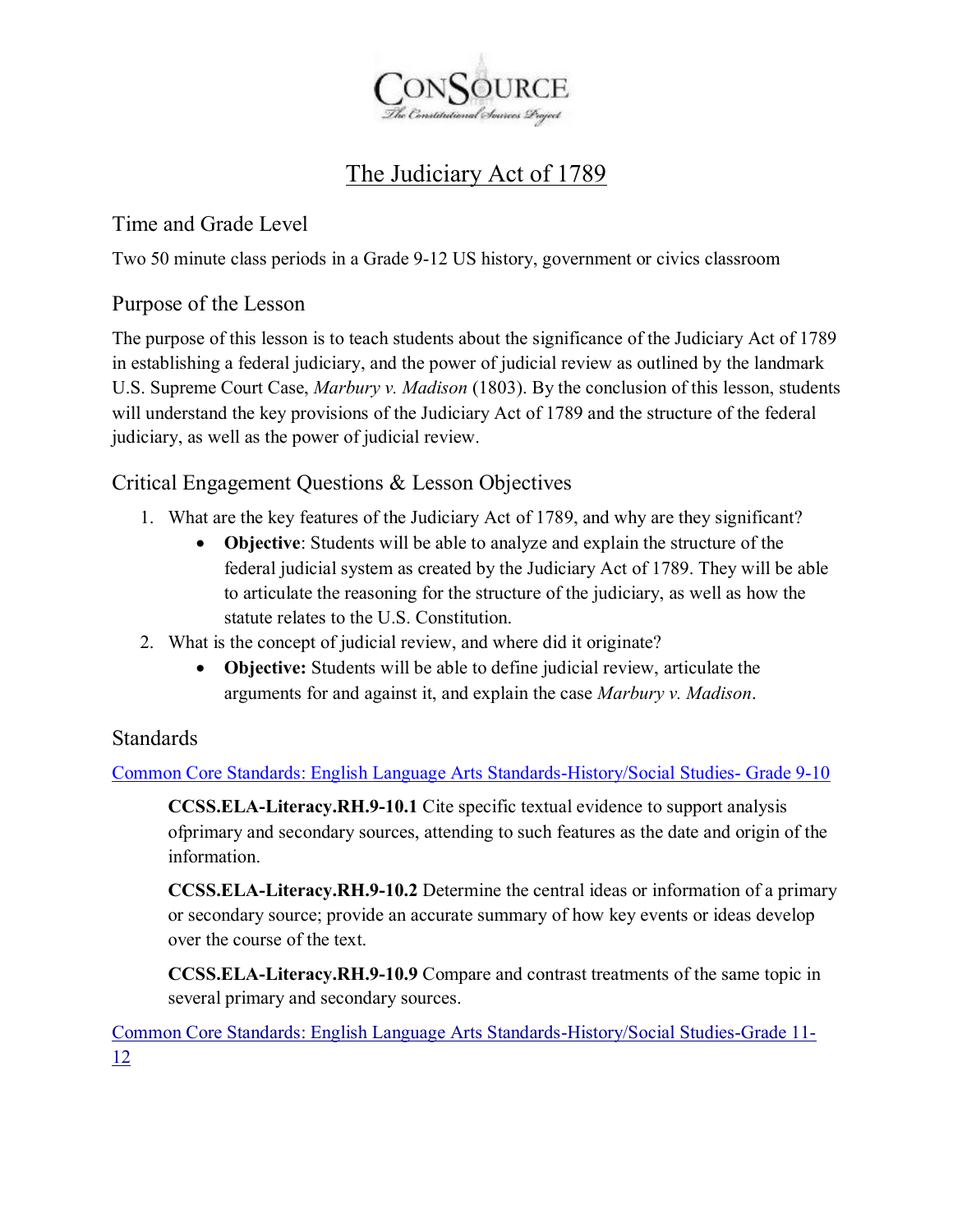

**CCSS.ELA-Literacy.RH.11-12.1** Cite specific textual evidence to support analysis of primary and secondary sources, connecting insights gained from specific details to an understanding of the text as a whole.

**CCSS.ELA-Literacy.RH.11-12.2** Determine the central ideas or information of a primary or secondary source; provide an accurate summary that makes clear the relationships among the key details and ideas.

**CCSS.ELA-Literacy.RH.11-12.5** Analyze in detail how a complex primary source is structured, including how key sentences, paragraphs, and larger portions of the text contribute to the whole.

[C3 Standards: Suggested k-12 Pathway for College, Career, and Civic Readiness Dimension 2,](http://www.socialstudies.org/system/files/c3/C3-Framework-for-Social-Studies.pdf)  [Civic and Political Institutions, Perspectives, & Causation and Argumentation](http://www.socialstudies.org/system/files/c3/C3-Framework-for-Social-Studies.pdf)

**D2.Civ.4.9-12.** Explain how the U.S. Constitution establishes a system of government that has powers, responsibilities, and limits that have changed over time and that are still contested

**D2.His.6.9-12.** Analyze the ways in which the perspectives of those writing history shaped the history that they produced.

Overview of the Lesson

Day One 1. Homework: Read "The Judiciary Act of 1789 – the Basics" worksheet, and selected provisions of the U.S. Constitution (Appendices A and B). 2. **Teacher Lesson**: Review the Judiciary Act of 1789 and discuss the tensions and motivations the drafters faced in creating the federal judiciary.

3. **Activity**: Assign students to small groups to complete "The Judiciary Act of 1789 and the Constitution" activity (Appendix B).

### Day Two

1. Homework: Read "Marbury v. Madison" worksheet (Appendix C) and excerpts from *Federalist No. 78* and *Brutus XV* (Appendix D)

2. Teacher Lesson: Review the facts and outcome of *Marbury v. Madison*

3. Activity: Assign students to small groups to complete the Federalist 78 and Brutus XV comparison activity (Appendix E)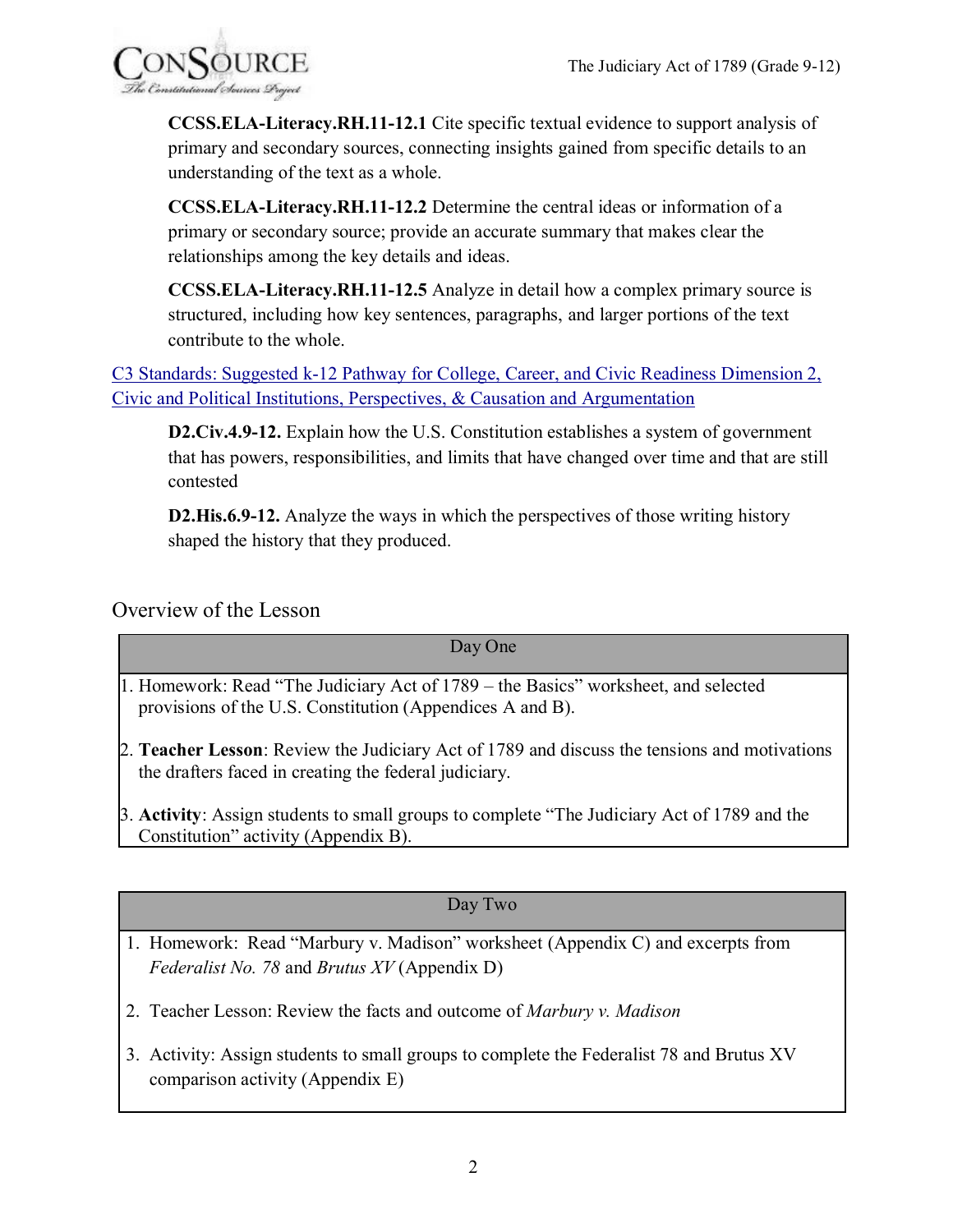

## **Materials**

- 1. ConSource materials:
	- a. The Federalist [No. 78 \(June 14, 1788\)](http://consource.org/document/the-federalist-no-78-1788-6-14/)
	- b. [Brutus XV \(March 20, 1788\)](mailto:http://consource.org/document/brutus-xv-1788-3-20/)
- 2. The Judiciary Act of 1789 (available [here\)](http://memory.loc.gov/cgi-bin/ampage?collId=llsl&fileName=001/llsl001.db&recNum=196)
- 3. Printed copies of the worksheets included in Appendices A through E

### Student Warm-Up for the Lesson

Prior to the start of the lesson, students should be assigned the following reading:

| Day One: | "The Judiciary Act of 1789 – the Basics" worksheet, and selected<br>provisions of the U.S. Constitution (Appendices A and B). |
|----------|-------------------------------------------------------------------------------------------------------------------------------|
| Day Two: | "Marbury v. Madison" worksheet (Appendix D)                                                                                   |
|          | Judicial Powers excerpted reading (Appendix E)                                                                                |

Teacher Warm-Up for the Lesson

### KEY VOCABULARY

**Admiralty:** cases involving ships, the sea, or other navigable waters (also known as maritime)

**Alien:** a person who is not a citizen; a person who is a citizen of another country or nation

**Appeal:** a legal process in which a losing party asks a higher court to reverse a lower court's decision

**Civil cases:** a law suit that involves private parties; the harm is against an individual, group of individuals, or organization

**Criminal cases:** a law suit that involves a crime; one party is the government; the harm is against society

**Inferior courts**: federal courts that are beneath the Supreme Court. Congress has the constitutional authority to establish these lower courts, and first did so in the Judiciary Act of 1789 when it established District Courts and Circuit Courts (which still exist today!)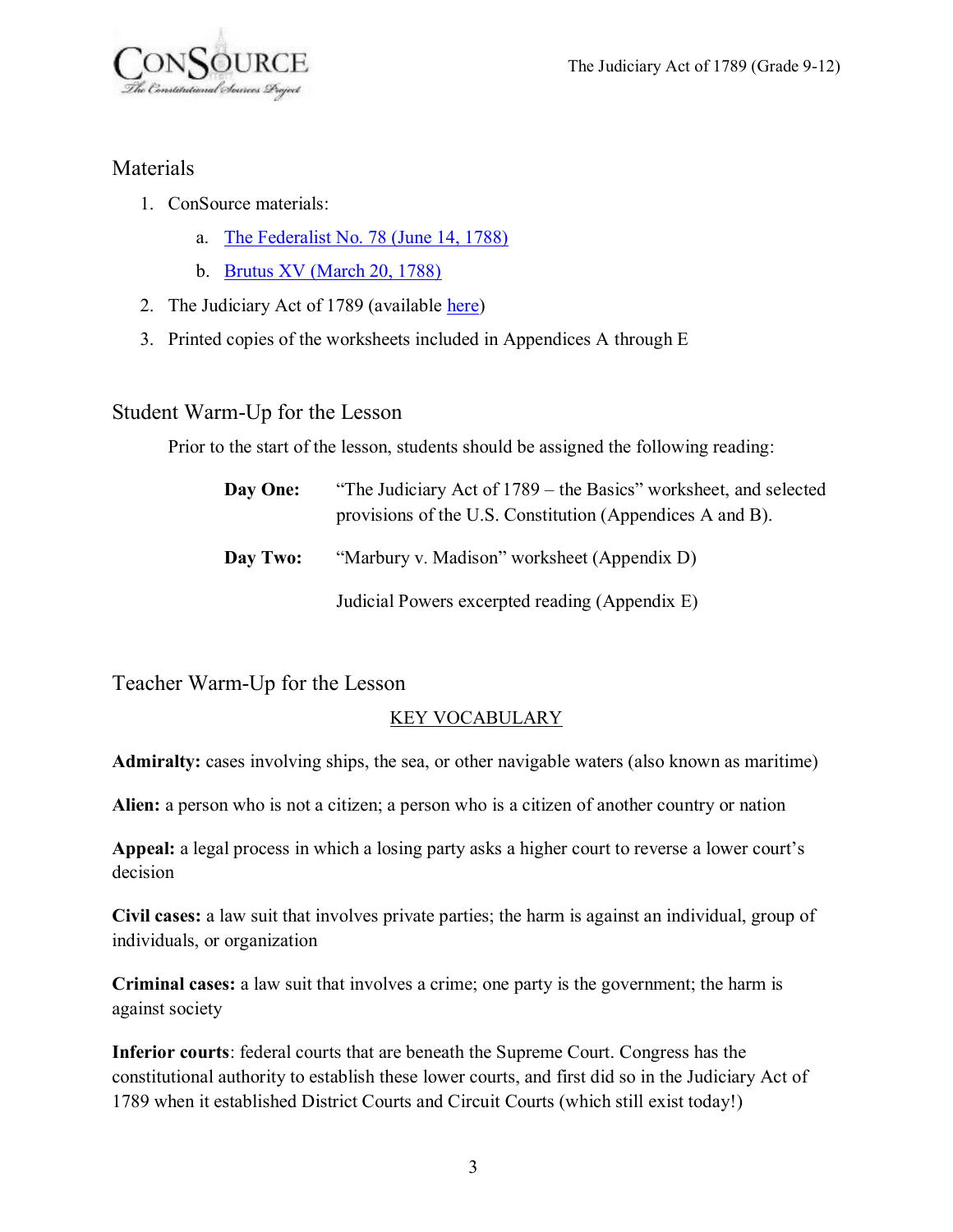

 $\overline{a}$ 

"The judicial power of the United States, shall be vested in one Supreme Court, and in such inferior courts as the Congress may from time to time ordain and establish. The judges, both of the supreme and inferior courts, shall hold their offices during good behaviour, and shall, at stated times, receive for their services, a compensation, which shall not be diminished during their continuance in office."

-- Article III, Section 1, U.S. Constitution

**Judicial Review**: the power of the judiciary to overturn acts of legislation that are inconsistent with the U.S. Constitution

**Jurisdiction**: the authority of a court to hear a particular case

- Subject-matter jurisdiction: the court's authority to hear a case dealing with a specific subject matter
- Original jurisdiction: the authority of the court to be the first to hear a case
- Appellate jurisdiction: the court's authority to hear an appeal of a case

**Tort:** a wrongful act that causes civil legal harm (not criminal)

**Writ of Mandamus**: a court order directing a person or agency to do or not do something

### OVERVIEW OF THE TOPIC<sup>1</sup>

At the time of the Constitutional Convention, delegates were deeply divided over the creation of federal courts, and what authority those courts would have. The categories of cases that the federal courts would be able to hear (known as "federal subject-matter jurisdiction") could determine the extent of power of the federal courts, and implicates the federalism concern of allocation of power between state and federal governments. One plan for the new Constitution, the Virginia Plan, suggested a far more expansive federal judiciary than any other plan. Some key aspects to the Virginia Plan's treatment of the federal judiciary include: broad subject-matter jurisdiction, a supreme court, and a wide-ranging framework of inferior courts.

This broad judiciary plan was met with resistance from some delegates, such as John Rutledge of South Carolina and Roger Sherman of Connecticut, who argued against federal

<sup>&</sup>lt;sup>1</sup> Works cited: Judiciary Act, Sept. 24, 1789, 1 Stat. 73; Casto, William R. The Supreme Court in the Early Republic: The Chief Justiceships of John Jay and Oliver Ellsworth. Columbia, SC: University of South Carolina, 1995.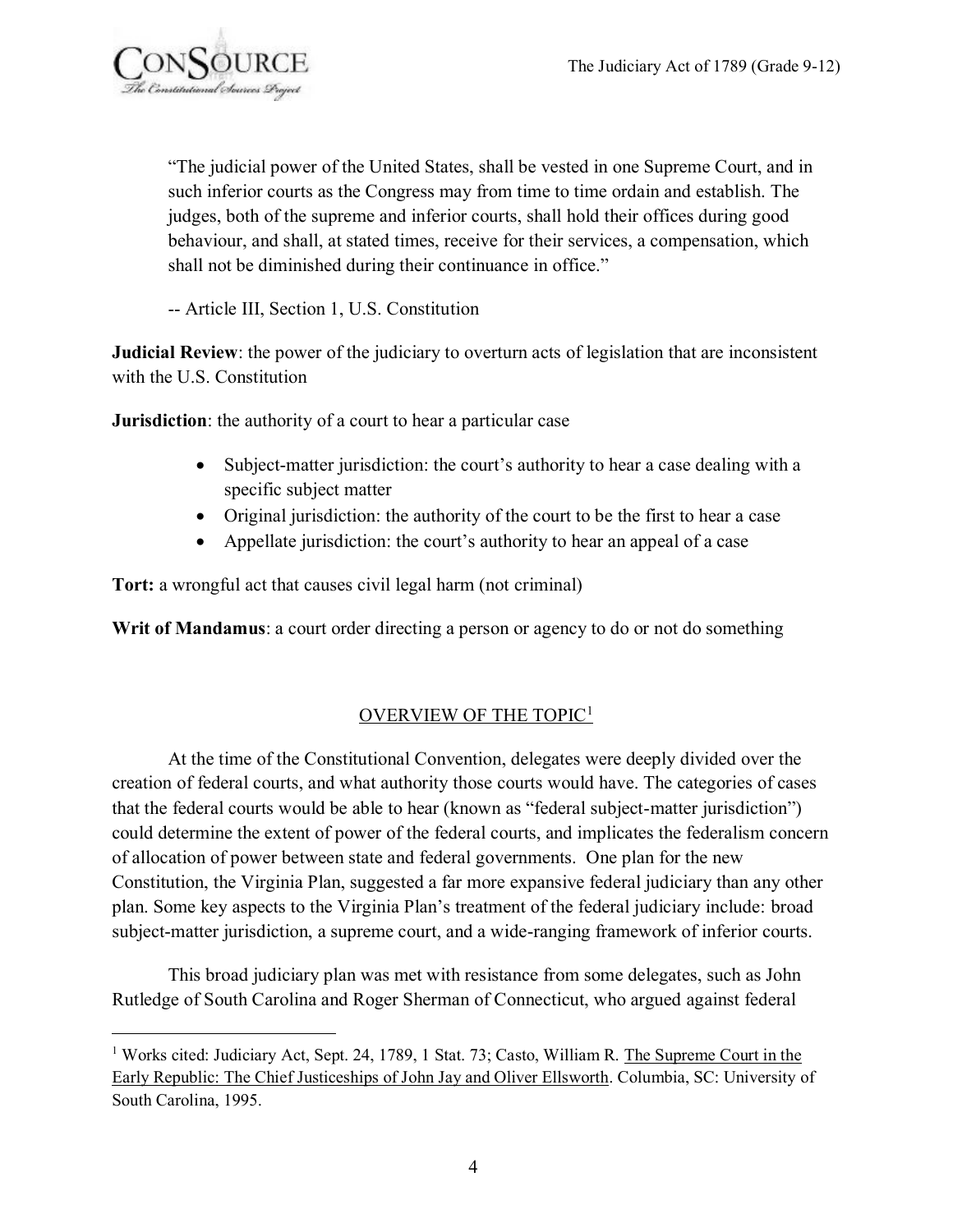

encroachment on the power of state courts. As a compromise between those who wanted a powerful judiciary, and those who wanted to preserve the authority of state courts, a motion was passed to give the legislature the power to establish inferior courts. This compromise gave flexibility to the system, by giving the new Congress the discretion of whether to establish these lower federal courts. In deciding subject-matter jurisdiction, the Convention ultimately gave the Supreme Court original jurisdiction (the power to hear the case first) over cases involving foreign diplomats and cases in which a state is a party, and appellate jurisdiction (the power to hear an appeal of a case) in other cases, including, for example cases involving federal law, admiralty cases, and cases involving diversity of citizenship and aliens. Also important, the Constitution did not limit the Supreme Court's ability to review state court decisions.

By 1789 the Constitution was ratified, and the new federal government was ready to govern. One of the first legislative actions commenced when the Senate created a Grand Committee consisting of one Senator from each state to draft a bill to design the federal judiciary. One of the major concerns on the mind of those drafting the new bill was national security. Coming out of the weak Articles of Confederation, the drafters wanted to ensure the federal judiciary had power over prize cases (an outdated type of admiralty case), law suits involving federal revenue laws, and cases involving federal crimes.

Admiralty jurisdiction was a critical issue in the creation of the federal judiciary. At the time, admiralty cases were frequent and critical to trade and national security. Thus, there was not much controversy over the idea that the federal courts should have jurisdiction over admiralty cases, and due to their frequency, it became clear that having only a single Supreme Court was not an option. This helped immensely in the fight for the establishment of federal trial courts. However, the non-admiralty subject-matter jurisdiction to be given to federal trial courts raised debate.

One of the biggest problems in drafting the new bill was interpreting the Constitution's clause that granted jurisdiction for cases "arising under" federal law. The difficulty was this: even if a case dealt primarily with state law, any question, no matter how small, that invoked a federal law could be construed as "arising under" federal law. This gave teeth to the fear that federal courts would swallow up the state courts. Oliver Ellsworth, the chair of the drafting committee, chose not to furnish the federal trial courts with general jurisdiction over cases arising under federal law, thereby ignoring the arising under clause altogether in the new bill. Rather, Ellsworth carved out specific areas of subject-matter jurisdiction that clearly arose under federal law, such as alien tort cases, revenue collection cases including seizure of property, and criminal cases.

The bill split the federal trial courts into two categories: district courts, and circuit courts. District courts would primarily hear admiralty cases, and also minor crimes where the punishment did not exceed "thirty stripes" of whipping, a fine of more than one hundred dollars, or imprisonment of more than six months. In practice, these limits made it such that most crimes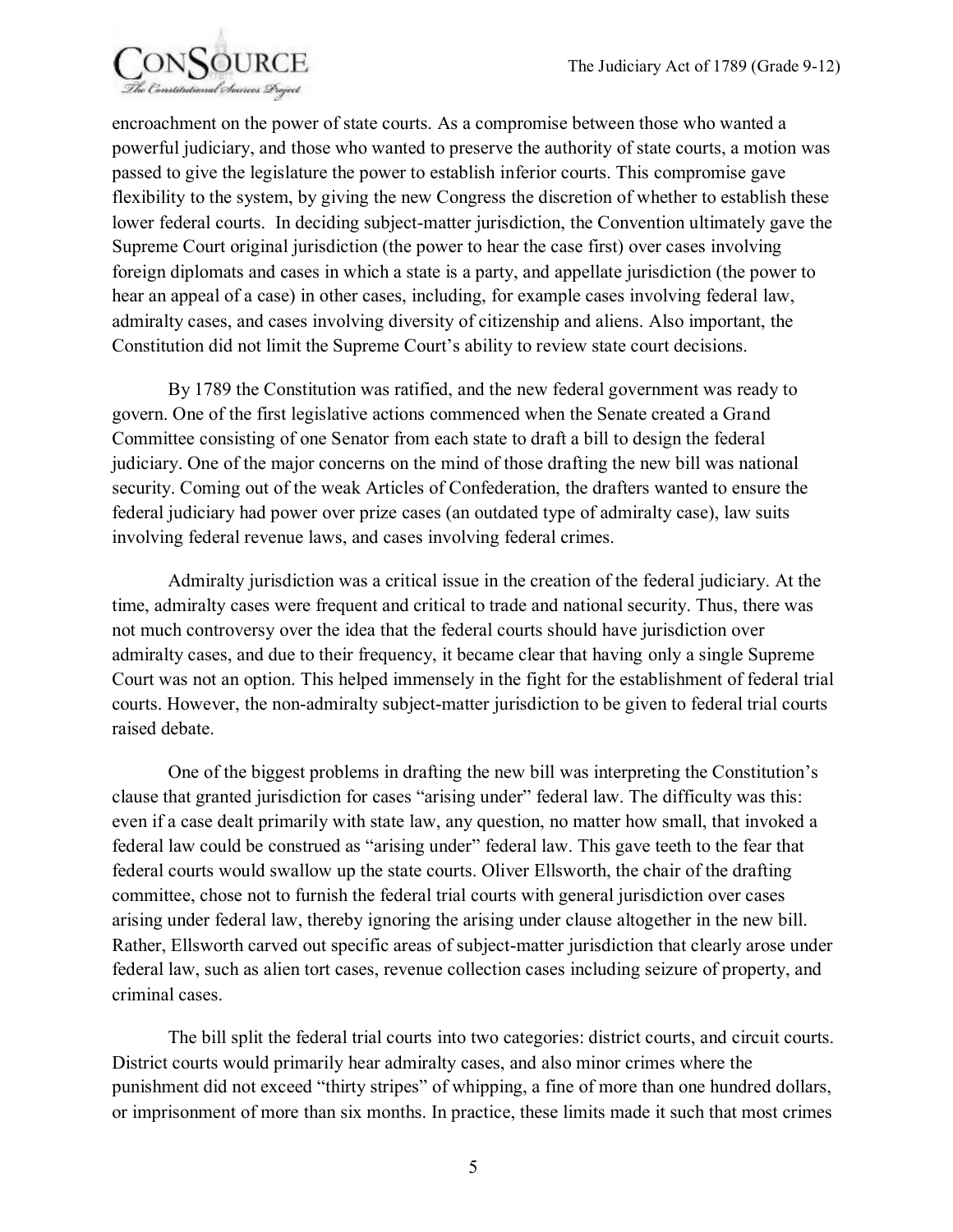

were heard by the circuit courts. Circuit courts were also given jurisdiction over civil cases in which an alien is a party, or a citizen of one state sues a citizen of another state.

The Judiciary Act created thirteen district courts, comprised of one federal district judge who resided in that district. The circuit courts, however, were comprised of three judges: the resident district judge, and two Supreme Court justices, who would "ride circuit." This arrangement lent the authority of the Supreme Court to circuit court cases and made the Supreme Court justices accessible to litigants without involving expensive and time-consuming travel.

Ultimately, the Judiciary Act of 1789 passed through Congress with relative ease, garnering a Senate vote of 14 to 6, and a House of Representatives vote of 37 to 16. To this day, the federal judiciary is set up in a manner that maintains many of the key features established by the Judiciary Act of 1789.

However, the Judiciary Act of 1789 did not survive in its entirety, nor did it wholly escape controversy. In fact, the Act played a key role in one of the most critical moments of American legal history. In 1800 President John Adams commissioned William Marbury as a Justice of the Peace for the District of Columbia. However, the commission was not delivered before Adams left the White House. When the next president, Thomas Jefferson, entered the White House, he refused to have the commission delivered to Mr. Marbury. It was his Secretary of State, James Madison, who was legally tasked with the delivery of such commissions. So when Mr. Marbury decided to sue for the non-delivery, he brought the case against James Madison—*Marbury v. Madison*. Marbury sued in the Supreme Court for a writ of mandamus, which would effectively require Madison to deliver the commission.

It is important to understand the political context in which this case arose. At the time, there was a bitter divide between the nation's two political parties: the Federalists and the Republicans. John Adams, of the Federalist Party, was not re-elected to the presidency in 1800, but rather Thomas Jefferson of the Republican Party was voted into office in a long drawn out election that was ultimately settled by the House of Representatives. Before giving up power, the Federalist Party pushed through the Judiciary Act of 1801, creating several new judicial offices. The intention was to put as many Federalists into judicial roles as possible before handing over power to the Republicans (remember that constitutionally federal judges retain office during good behavior, which is usually for life).

One of these new judicial roles was the position given to William Marbury. Further complicating the case is the fact that John Marshall was the Secretary of State under John Adams, and was tasked with the delivery of the commissions. It was his failure to deliver Marbury's commission that led to the legal action in *Marbury v. Madison*. Yet, Marshall was appointed Chief Justice of the Supreme Court at the end of Adams' presidency. Thus, he was the Chief Justice at the time *Marbury v. Madison* was heard.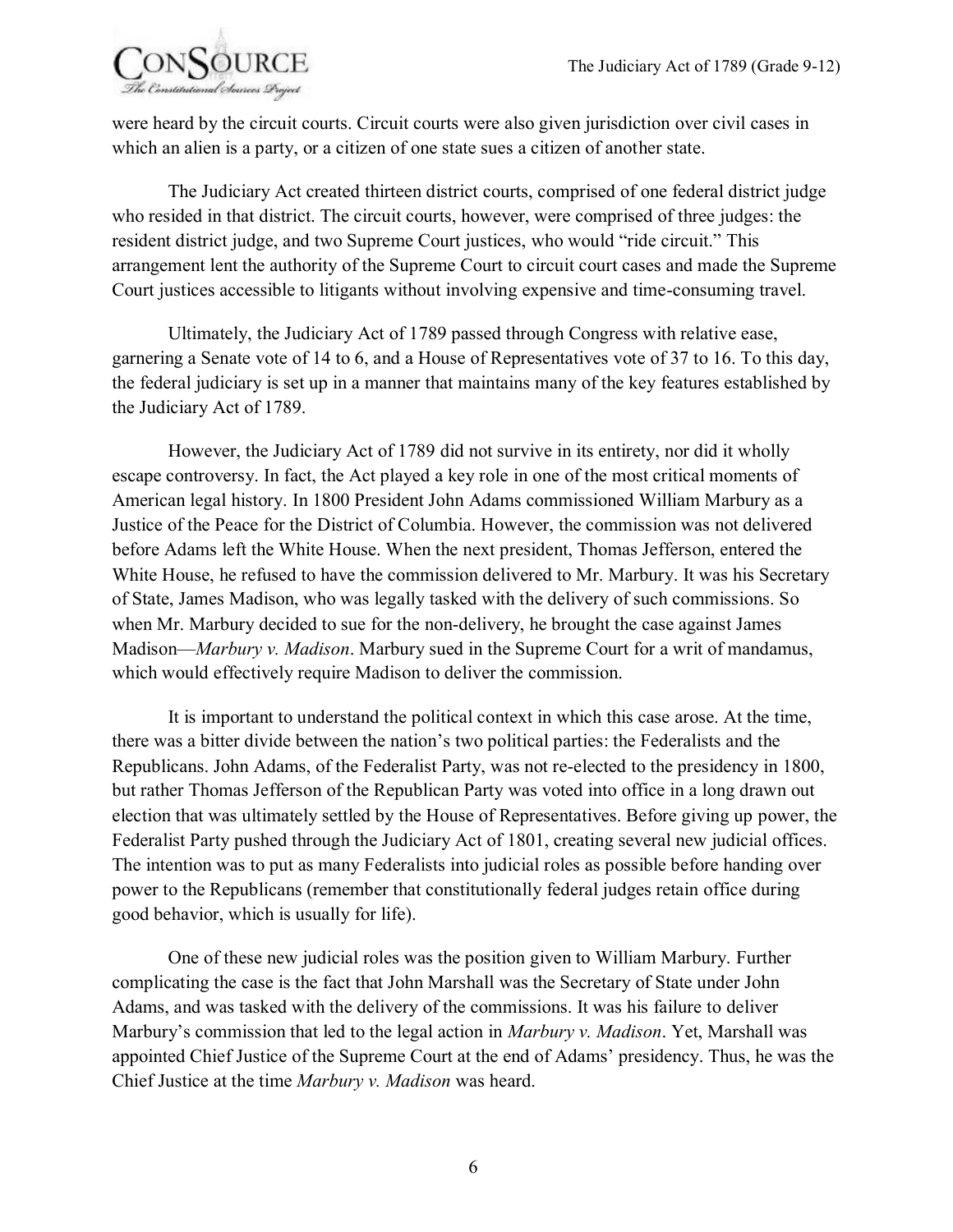

In his opinion, Chief Justice Marshall found that William Marbury had a legal right to his commission as Justice of the Peace, but that there was no remedy because the provision of the Judiciary Act of 1789 (Section 13) that allowed for the writ of mandamus was unconstitutional. Marshall pointed out that the Constitution explicitly granted the Supreme Court original jurisdiction over "Cases affecting Ambassadors, other public Ministers and Consuls, and those in which a State shall be Party," and reserved appellate jurisdiction for all other cases. Marshall reasoned that because Section 13 of the Judiciary Act of 1789 granted the Supreme Court original jurisdiction over writs of mandamus, it was contrary to the Constitution and could not be upheld.

This decision was the Court's first exercise of judicial review and represents an important historical step in establishing and maintaining judicial independence. However, it is important to remember the political context in which the case was decided, and that the outcome of the case was able to achieve a sort of balance in acknowledging the Federalist party claim to Marbury's right to office, while ultimately making the Republicans happy by withholding the commission on procedural grounds.

### RESOURCES FOR BACKGROUND ON THE TOPIC

### **Primary Source Documents (ConSource):**

- ConSource Documents related to the establishment of the judiciary:
	- o James Madison's Notes of the [Constitutional Convention \(June 5, 1787\)](http://consource.org/document/james-madisons-notes-of-the-constitutional-convention-1787-6-5/)
	- o [James Madison's Notes of the Constitutional Convention \(June 13, 1787\)](http://consource.org/document/james-madisons-notes-of-the-constitutional-convention-1787-6-13/)
	- o [The Federalist No. 78 \(June 14, 1788\)](http://consource.org/document/the-federalist-no-78-1788-6-14/)
	- o [Brutus XV \(March 20, 1788\)](mailto:http://consource.org/document/brutus-xv-1788-3-20/)
	- o [The Virginia Plan \(1787\)](http://consource.org/document/the-virginia-plan-or-randolph-resolutions-1787/)
	- o [The New Jersey Plan \(1787\)](http://consource.org/document/the-new-jersey-plan-or-paterson-resolutions-1787/)
	- o [The Pinckney Plan \(1787\)](http://consource.org/document/the-pinckney-plan-1787/)
	- o [The Hamilton Plan \(1787\)](http://consource.org/document/the-hamilton-plan-1787/)
	- o To see all ConSource documents relating to:
		- [The Judicial Power clause](http://consource.org/library/?type=&topics=judicial-power-clausejudicial-vesting-clause&collections=&deep=&sort=date)
		- [The Supreme Court clause](http://consource.org/library/?type=&topics=supreme-court-clause&collections=&deep=&sort=date)
		- The [Inferior Courts clause](http://consource.org/library/?type=&topics=inferior-courts-clause&collections=&deep=&sort=date)
		- **The [Good Behavior clause](http://consource.org/library/?type=&topics=good-behavior-clause&collections=&deep=&sort=date)**
		- [The Judicial Compensation clause](http://consource.org/library/?type=&topics=judicial-compensation-clause&collections=&deep=&sort=date)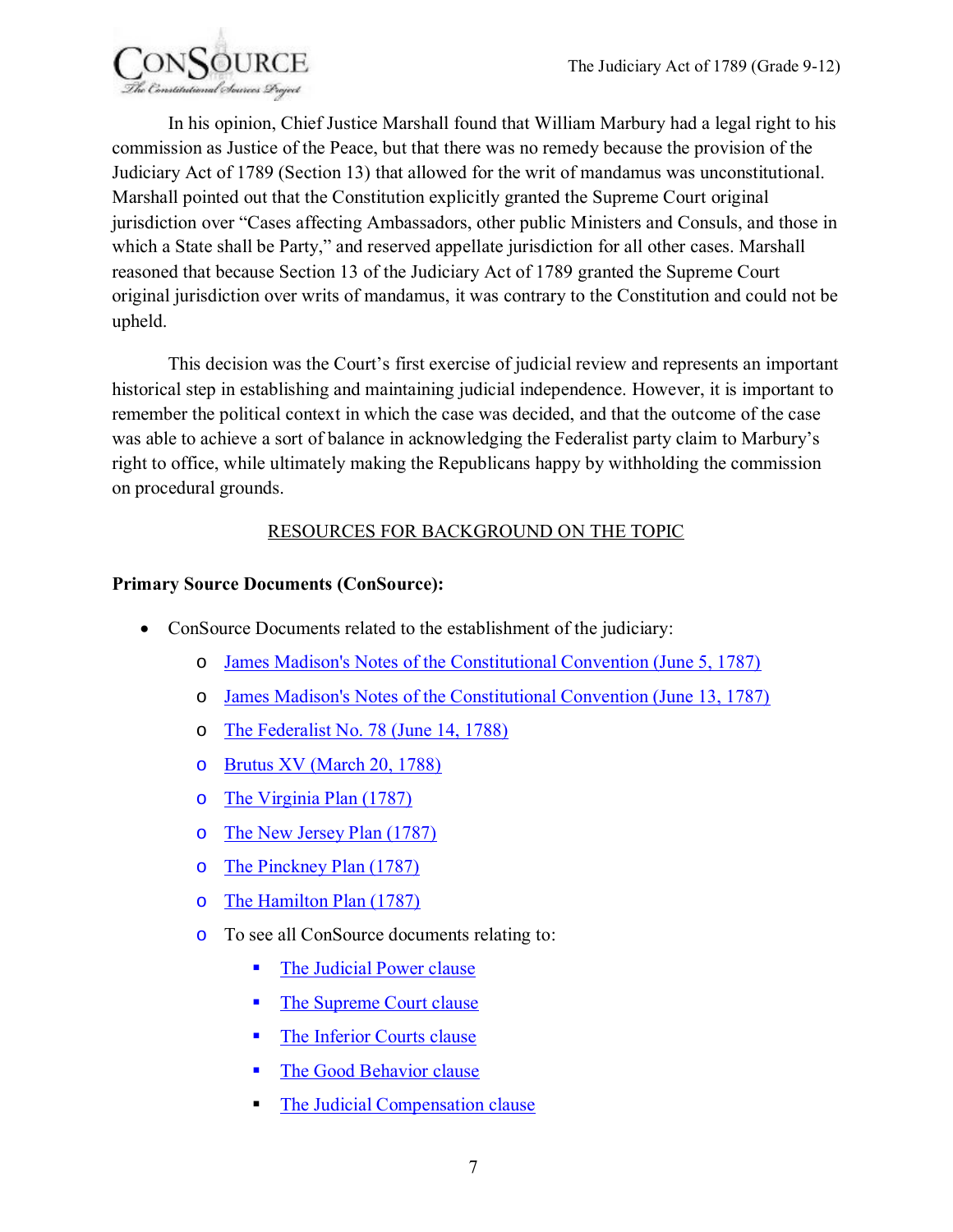



## Activity

| Activity                                                                     | Description                                                                                                                                                                                                                                                                                                                                                                                                                                                                                                           |  |  |
|------------------------------------------------------------------------------|-----------------------------------------------------------------------------------------------------------------------------------------------------------------------------------------------------------------------------------------------------------------------------------------------------------------------------------------------------------------------------------------------------------------------------------------------------------------------------------------------------------------------|--|--|
| Day One<br>Judiciary Act of<br>1789 and the U.S.<br>Constitution<br>Activity | Split the students into pairs or small groups, and give them 20 minutes<br>to complete the Judiciary Act of 1789 and the U.S. Constitution<br>activity worksheet.                                                                                                                                                                                                                                                                                                                                                     |  |  |
| Class Discussion of<br>Activity                                              | Have the class use the remainder of class time for discussion of the<br>comparisons between the Judiciary Act of 1789 provisions and the<br>Constitution excerpts. In particular, focus on how the Judiciary Act of<br>1789 follows from the framework set in the Constitution, and<br>emphasize the fact that many of the same men who debated the<br>Constitution also drafted and voted the Judiciary Act into law, and how<br>their knowledge of the Constitutional debates may have informed their<br>decisions. |  |  |
| Day Two<br>Comparison of<br>Federalist No. 78<br>and <i>Brutus XV</i>        | Split the students into small groups and give them 15 minutes to<br>answer questions on Federalist No. 78 and Brutus XV.                                                                                                                                                                                                                                                                                                                                                                                              |  |  |
| Class Discussion of<br>Activity                                              | Reconvene the class and use the remainder of class time to discuss the<br>students' answers to the questions. If there is time, split the class in<br>half, and have one side argue the Federalist perspective, and the other<br>side argue the Anti-Federalist (Brutus') perspective.                                                                                                                                                                                                                                |  |  |

## Homework

Day One: Have students read "The Judiciary Act of 1789 – the Basics" worksheet, and selected provisions of the Judiciary Act of 1789 and the U.S. Constitution (Find in Appendix A and B)

**Day Two**: Have students read "Marbury v. Madison" worksheet, and excerpts from *Federalist No. 78* and *Brutus XV*. (Find in Appendix D)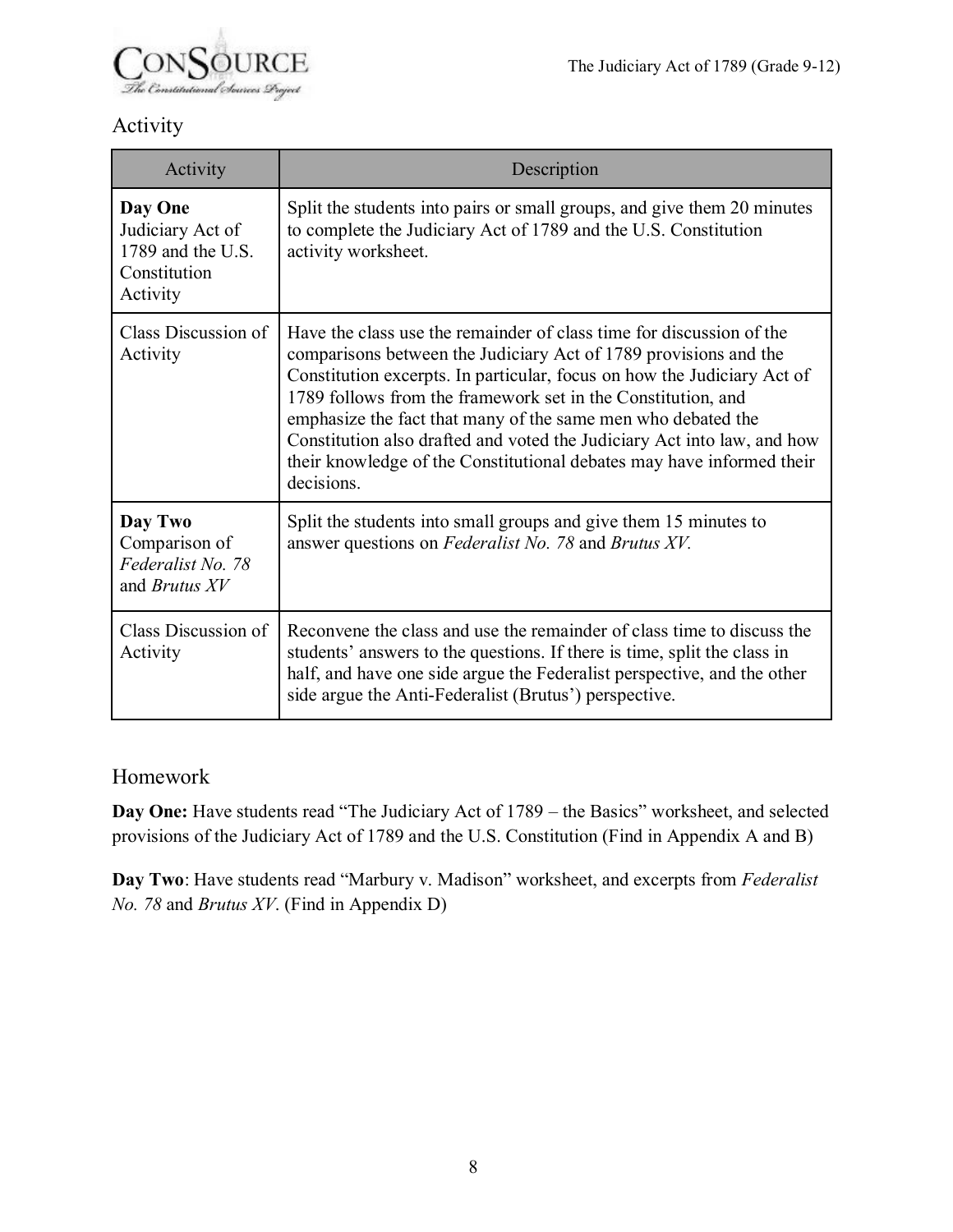

## Appendix A. The Judiciary Act of 1789 – the Basics

#### **The Act Established federal courts including:**

| <b>Supreme Court</b>                                      | <b>District Courts</b>          | <b>Circuit Courts</b>                                                                                             |
|-----------------------------------------------------------|---------------------------------|-------------------------------------------------------------------------------------------------------------------|
| One Supreme Court                                         | Thirteen Districts              | Three Circuits                                                                                                    |
| 6 Justices (1 Chief Justice, and 5<br>Associate Justices) | Each District Court has 1 judge | Consists of any 2 justices of the<br>Supreme Court and 1 District<br>Judge (this is called "riding")<br>circuit") |
| Holds 2 sessions per year                                 | Holds 4 sessions per year       | Holds 2 sessions per year                                                                                         |

**NOTE: The Supreme Court is the only court created by the Constitution. All other courts throughout American history have been created by acts of legislation, including the first – the Judiciary Act of 1789.** 

#### **So what cases can the courts hear under this Act?**

- **Supreme Court**
	- o The only court that can hear cases between two states, between a state and the United States, and law suits against ambassadors and diplomats (this means anyone who represents his or her government in a foreign country)



- o Can hear appeals from cases that were originally heard in the federal circuit courts, and some cases heard by the state courts (an appeal is when a second court hears the same case over again to look for mistakes the first court might have made)
	- For example: The Supreme Court can hear appeals from cases heard by the highest court of the state when those cases involve questions of the constitutionality of state or federal laws
- **District Court**
	- o The first court to hear cases involving crimes that took place within the district or on the high seas where the punishment is one of the following: whipping of "thirty stripes" or less, a fine of \$100 or less, or imprisonment for six months or less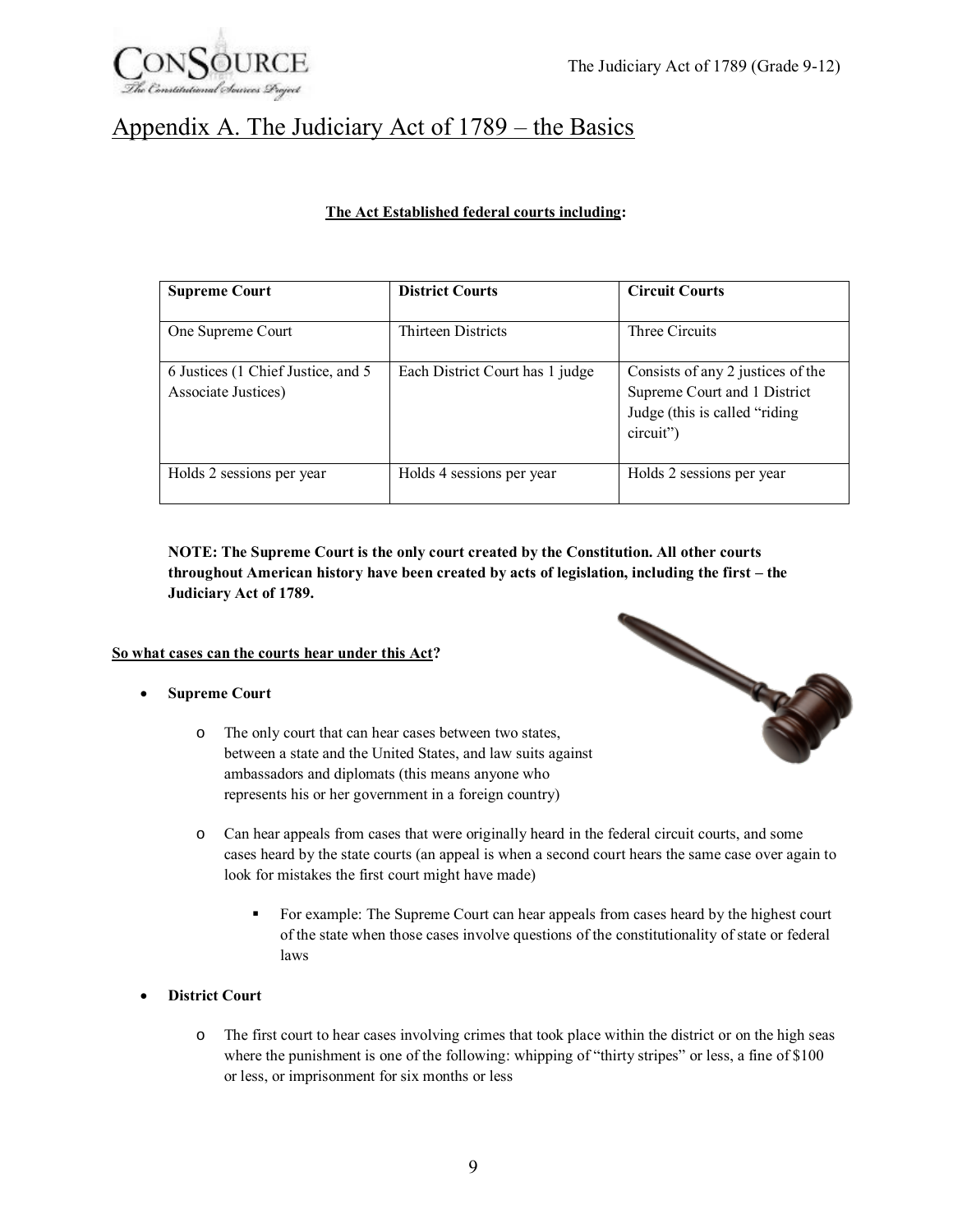

- o The first court to hear civil cases, for example, admiralty and maritime ("civil" cases are those law suits that do not involve crimes)
- o May also hear civil cases where the United States is plaintiff and the amount in controversy exceeds \$100
- **Circuit Court**
	- o The first court to hear civil cases where the matter of dispute exceeds \$500, and the United States is plaintiff, or an alien (someone who is not a U.S. citizen) is a party, or the suit is between citizens of different states
	- o May also hear the same criminal cases as the district courts over crimes they may hear, and crimes not included in district courts' jurisdiction
	- o May hear appeals of cases originally heard in district court

#### **The Act grants federal court judges powers including, for example:**

- Issue writs of *habeas corpus* (document requiring a person who is under arrest to appear in court), and other necessary writs as the judge finds necessary to keep order in the court
- Require the parties to a trial to submit written evidence (such as documents, letters, books, etc.)
- Administer oaths or affirmations (these are promises to tell the truth)
- Punish contempt of court by fine or imprisonment (contempt is when someone does not cooperate with court orders)
- Arrest criminal offenders by the rules in the state where the crime was committed, and imprison the offender until trial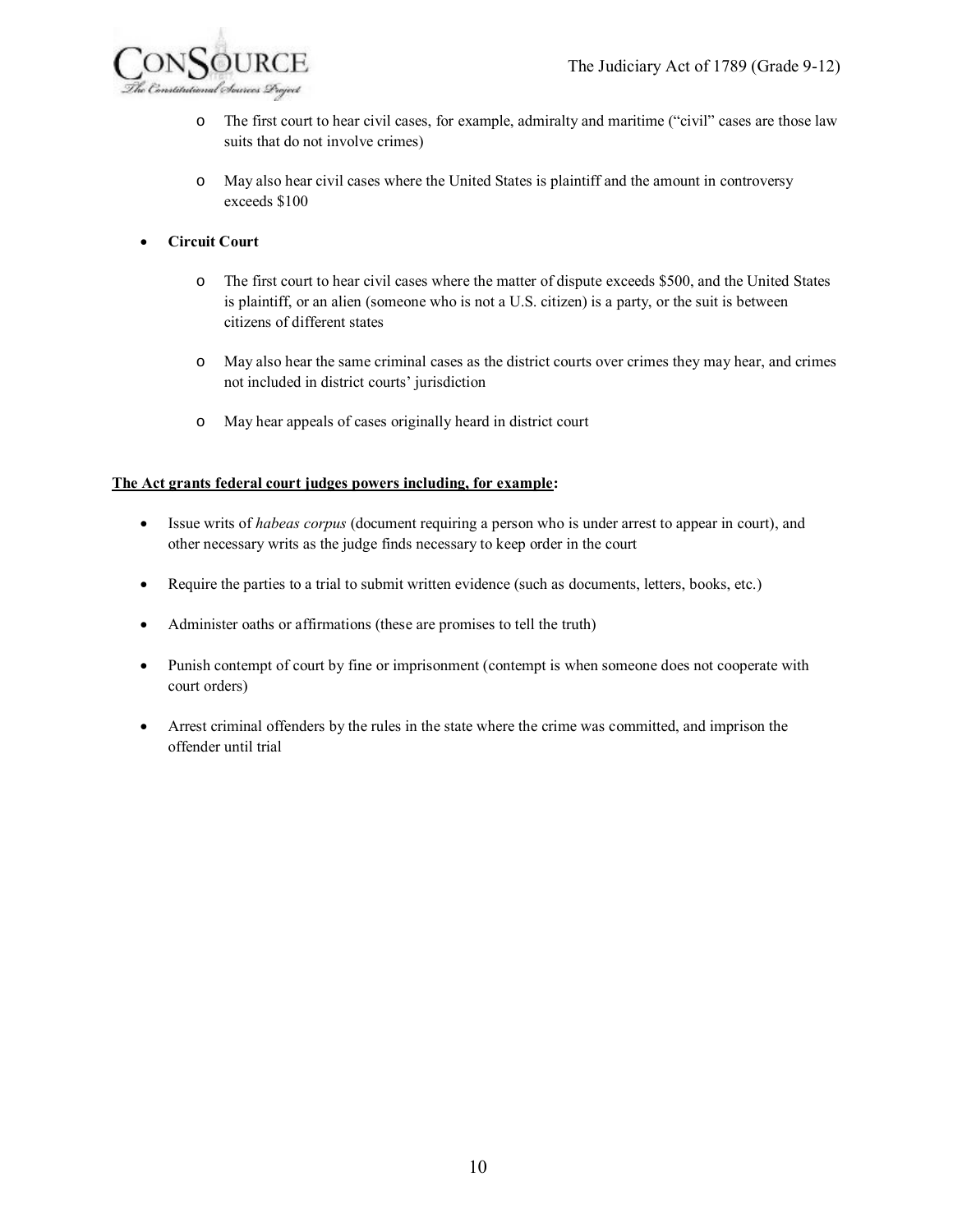

# Appendix B. Constitutional Provisions

- 1. The Privilege of the Writ of Habeas Corpus shall not be suspended, unless when in Cases of Rebellion or Invasion the public Safety may require it. ---*Article I, Section 9*
- 2. The judicial power of the United States, shall be vested in one Supreme Court, and in such inferior courts as the Congress may from time to time ordain and establish. The judges, both of the supreme and inferior courts, shall hold their offices during good behaviour, and shall, at stated times, receive for their services, a compensation, which shall not be diminished during their continuance in office.

*---Article III, Section 1*

3. The judicial power shall extend to all cases, in law and equity, arising under this Constitution, the laws of the United States, and treaties made, or which shall be made, under their authority;--to all cases affecting ambassadors, other public ministers and consuls;--to all cases of admiralty and maritime jurisdiction;--to controversies to which the United States shall be a party;--to controversies between two or more states;--between a state and citizens of another state;--between citizens of different states;--between citizens of the same state claiming lands under grants of different states, and between a state, or the citizens thereof, and foreign states, citizens or subjects.

*---Article III, Section 2*

4. In all cases affecting ambassadors, other public ministers and consuls, and those in which a state shall be party, the Supreme Court shall have original jurisdiction. In all the other cases before mentioned, the Supreme Court shall have appellate jurisdiction, both as to law and fact, with such exceptions, and under such regulations as the Congress shall make.

*---Article III, Section 2*

- 5. The trial of all crimes, except in cases of impeachment, shall be by jury; and such trial shall be held in the state where the said crimes shall have been committed; but when not committed within any state, the trial shall be at such place or places as the Congress may by law have directed. *---Article III, Section 2*
- 6. Treason against the United States, shall consist only in levying war against them, or in adhering to their enemies, giving them aid and comfort. No person shall be convicted of treason unless on the testimony of two witnesses to the same overt act, or on confession in open court. *---Article III, Section 3*
- 7. A person charged in any state with treason, felony, or other crime, who shall flee from justice, and be found in another state, shall on demand of the executive authority of the state from which he fled, be delivered up, to be removed to the state having jurisdiction of the crime. ---*Article IV, Section 2*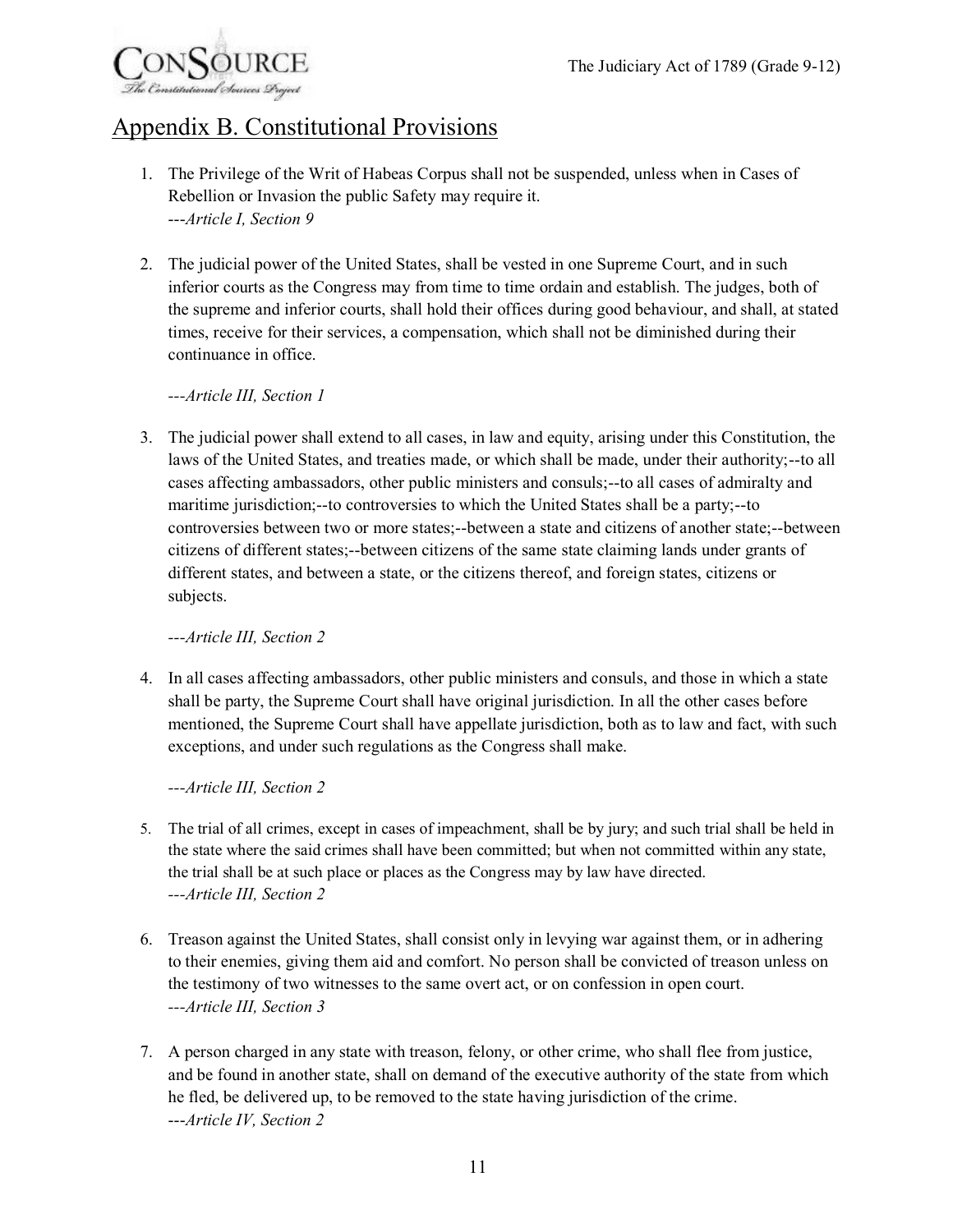

8. This Constitution, and the laws of the United States which shall be made in pursuance thereof; and all treaties made, or which shall be made, under the authority of the United States, shall be the supreme law of the land; and the judges in every state shall be bound thereby, anything in the Constitution or laws of any State to the contrary notwithstanding. ---*Article VI*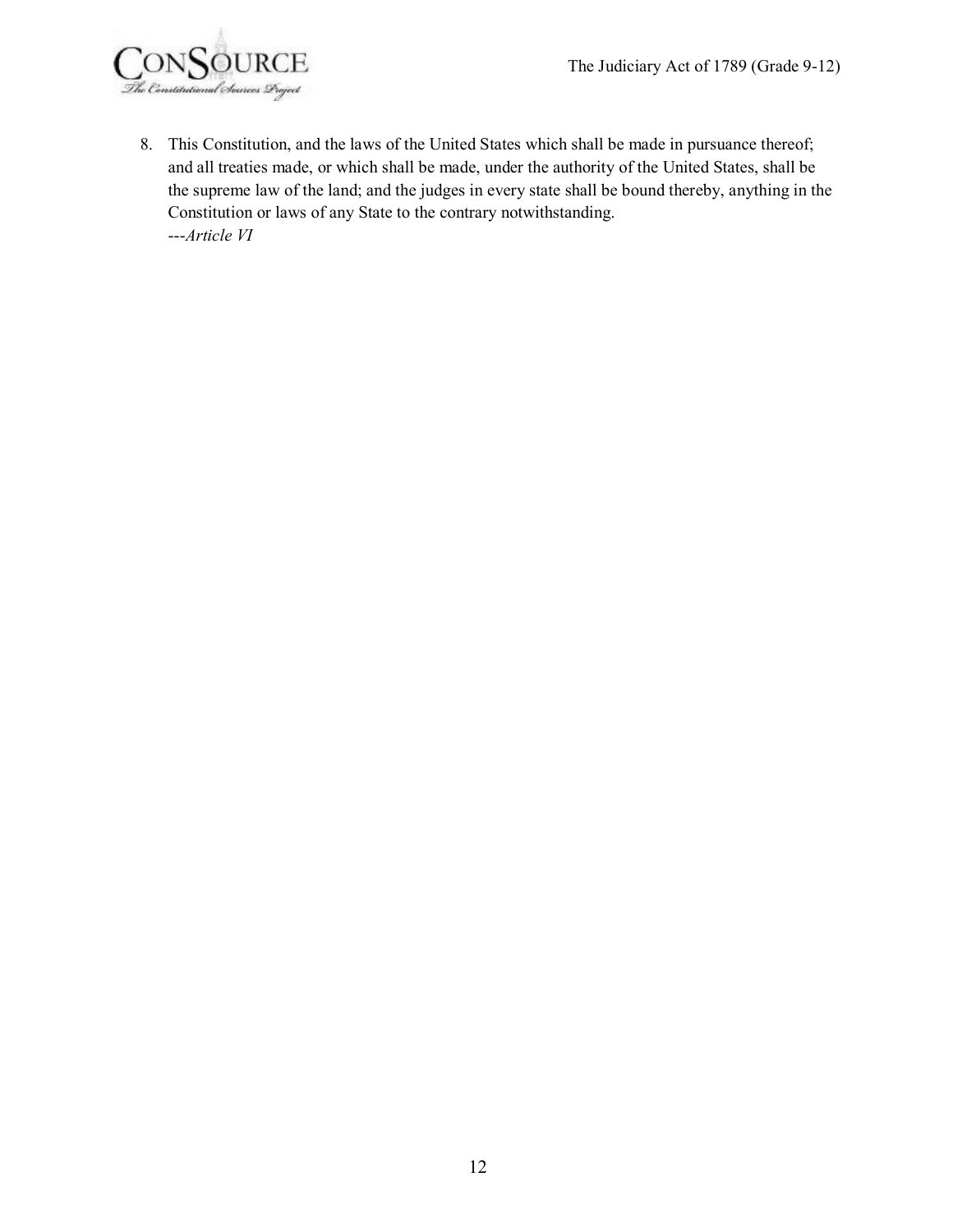

## Appendix B (cont'd). The Judiciary Act of 1789

**INSTRUCTIONS: For the Judiciary Act of 1789 excerpts below, identify which provisions of the Constitution from your reading are most closely related to, and briefly describe why (more than one provision may apply).** 

### **Judiciary Act of 1789:**

**Sec. 1.** *Be it enacted*, That the supreme court of the United States shall consist of a chief justice and five associate justices, any four of whom shall be a quorum, and shall hold annually at the seat of government two sessions, the one commencing the first Monday of February, and the other the first Monday of August. That the associate justices shall have precedence according to the date of their commissions, or when the commissions of two or more of them bear the same date on the same day, according to their respective ages.

 $\mathcal{L}_\mathcal{L} = \mathcal{L}_\mathcal{L} = \mathcal{L}_\mathcal{L} = \mathcal{L}_\mathcal{L} = \mathcal{L}_\mathcal{L} = \mathcal{L}_\mathcal{L} = \mathcal{L}_\mathcal{L} = \mathcal{L}_\mathcal{L} = \mathcal{L}_\mathcal{L} = \mathcal{L}_\mathcal{L} = \mathcal{L}_\mathcal{L} = \mathcal{L}_\mathcal{L} = \mathcal{L}_\mathcal{L} = \mathcal{L}_\mathcal{L} = \mathcal{L}_\mathcal{L} = \mathcal{L}_\mathcal{L} = \mathcal{L}_\mathcal{L}$ 

\_\_\_\_\_\_\_\_\_\_\_\_\_\_\_\_\_\_\_\_\_\_\_\_\_\_\_\_\_\_\_\_\_\_\_\_\_\_\_\_\_\_\_\_\_\_\_\_\_\_\_\_\_\_\_\_\_\_\_\_\_\_\_\_\_\_\_\_\_\_\_\_\_\_\_\_\_\_\_\_\_\_\_\_

\_\_\_\_\_\_\_\_\_\_\_\_\_\_\_\_\_\_\_\_\_\_\_\_\_\_\_\_\_\_\_\_\_\_\_\_\_\_\_\_\_\_\_\_\_\_\_\_\_\_\_\_\_\_\_\_\_\_\_\_\_\_\_\_\_\_\_\_\_\_\_\_\_\_\_\_\_\_\_\_\_\_\_\_

**Sec. 3.** That there be a court called a District Court in each of the aforementioned districts, to consist of one judge, who shall reside in the district for which he is appointed, and shall be called a District Judge, and shall hold annually four sessions, . . .

 $\mathcal{L}_\mathcal{L} = \mathcal{L}_\mathcal{L} = \mathcal{L}_\mathcal{L} = \mathcal{L}_\mathcal{L} = \mathcal{L}_\mathcal{L} = \mathcal{L}_\mathcal{L} = \mathcal{L}_\mathcal{L} = \mathcal{L}_\mathcal{L} = \mathcal{L}_\mathcal{L} = \mathcal{L}_\mathcal{L} = \mathcal{L}_\mathcal{L} = \mathcal{L}_\mathcal{L} = \mathcal{L}_\mathcal{L} = \mathcal{L}_\mathcal{L} = \mathcal{L}_\mathcal{L} = \mathcal{L}_\mathcal{L} = \mathcal{L}_\mathcal{L}$ 

\_\_\_\_\_\_\_\_\_\_\_\_\_\_\_\_\_\_\_\_\_\_\_\_\_\_\_\_\_\_\_\_\_\_\_\_\_\_\_\_\_\_\_\_\_\_\_\_\_\_\_\_\_\_\_\_\_\_\_\_\_\_\_\_\_\_\_\_\_\_\_\_\_\_\_\_\_\_\_\_\_\_\_\_

\_\_\_\_\_\_\_\_\_\_\_\_\_\_\_\_\_\_\_\_\_\_\_\_\_\_\_\_\_\_\_\_\_\_\_\_\_\_\_\_\_\_\_\_\_\_\_\_\_\_\_\_\_\_\_\_\_\_\_\_\_\_\_\_\_\_\_\_\_\_\_\_\_\_\_\_\_\_\_\_\_\_\_\_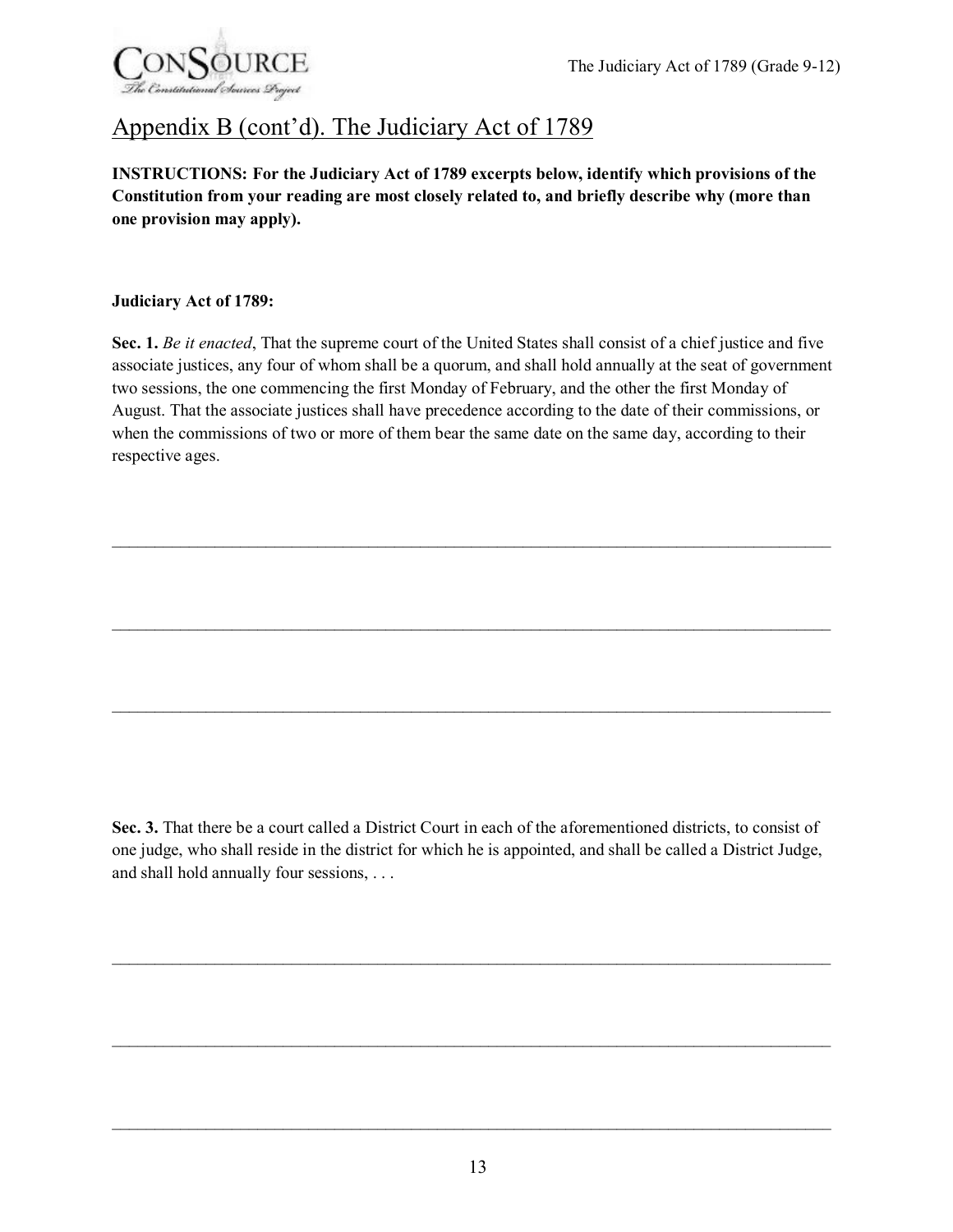

**Sec. 4.** That the beforementioned districts, except those of Maine and Kentucky, shall be divided into three circuits, and be called the eastern, the middle, and the southern circuit. . . . [T]hat there shall be held annually in each district of said circuits two courts which shall be called Circuit Courts, and shall consist of any two justices of the Supreme Court and the district judge of such districts, any two of whom shall constitute a quorum. *Provided*, That no district judge shall give a vote in any case of appeal or error from his own decision; but may assign the reasons of such his decision. . . .

\_\_\_\_\_\_\_\_\_\_\_\_\_\_\_\_\_\_\_\_\_\_\_\_\_\_\_\_\_\_\_\_\_\_\_\_\_\_\_\_\_\_\_\_\_\_\_\_\_\_\_\_\_\_\_\_\_\_\_\_\_\_\_\_\_\_\_\_\_\_\_\_\_\_\_\_\_\_\_\_\_\_\_\_

\_\_\_\_\_\_\_\_\_\_\_\_\_\_\_\_\_\_\_\_\_\_\_\_\_\_\_\_\_\_\_\_\_\_\_\_\_\_\_\_\_\_\_\_\_\_\_\_\_\_\_\_\_\_\_\_\_\_\_\_\_\_\_\_\_\_\_\_\_\_\_\_\_\_\_\_\_\_\_\_\_\_\_\_

 $\mathcal{L}_\mathcal{L} = \mathcal{L}_\mathcal{L} = \mathcal{L}_\mathcal{L} = \mathcal{L}_\mathcal{L} = \mathcal{L}_\mathcal{L} = \mathcal{L}_\mathcal{L} = \mathcal{L}_\mathcal{L} = \mathcal{L}_\mathcal{L} = \mathcal{L}_\mathcal{L} = \mathcal{L}_\mathcal{L} = \mathcal{L}_\mathcal{L} = \mathcal{L}_\mathcal{L} = \mathcal{L}_\mathcal{L} = \mathcal{L}_\mathcal{L} = \mathcal{L}_\mathcal{L} = \mathcal{L}_\mathcal{L} = \mathcal{L}_\mathcal{L}$ 

**Sec. 9.** That the district courts shall have, exclusively of the courts of the several States, cognizance of all crimes and offenses that shall be cognizable under the authority of the United States, committed within their respective districts, or upon the high seas; where no other punishment than whipping, not exceeding thirty stripes, a fine not exceeding one hundred dollars, or a term of imprisonment not exceeding six months, is to be inflicted; and shall also have exclusive original cognizance of all civil cases of admiralty and maritime jurisdiction, including all seizures under laws of impost, navigation, or trade of the United States. . . . And the trial of issues in fact, in the district courts, in all cases except civil causes of admiralty and maritime jurisdiction, shall be by jury. . . .

 $\mathcal{L}_\mathcal{L} = \mathcal{L}_\mathcal{L} = \mathcal{L}_\mathcal{L} = \mathcal{L}_\mathcal{L} = \mathcal{L}_\mathcal{L} = \mathcal{L}_\mathcal{L} = \mathcal{L}_\mathcal{L} = \mathcal{L}_\mathcal{L} = \mathcal{L}_\mathcal{L} = \mathcal{L}_\mathcal{L} = \mathcal{L}_\mathcal{L} = \mathcal{L}_\mathcal{L} = \mathcal{L}_\mathcal{L} = \mathcal{L}_\mathcal{L} = \mathcal{L}_\mathcal{L} = \mathcal{L}_\mathcal{L} = \mathcal{L}_\mathcal{L}$ 

\_\_\_\_\_\_\_\_\_\_\_\_\_\_\_\_\_\_\_\_\_\_\_\_\_\_\_\_\_\_\_\_\_\_\_\_\_\_\_\_\_\_\_\_\_\_\_\_\_\_\_\_\_\_\_\_\_\_\_\_\_\_\_\_\_\_\_\_\_\_\_\_\_\_\_\_\_\_\_\_\_\_\_\_

 $\mathcal{L}_\mathcal{L} = \mathcal{L}_\mathcal{L} = \mathcal{L}_\mathcal{L} = \mathcal{L}_\mathcal{L} = \mathcal{L}_\mathcal{L} = \mathcal{L}_\mathcal{L} = \mathcal{L}_\mathcal{L} = \mathcal{L}_\mathcal{L} = \mathcal{L}_\mathcal{L} = \mathcal{L}_\mathcal{L} = \mathcal{L}_\mathcal{L} = \mathcal{L}_\mathcal{L} = \mathcal{L}_\mathcal{L} = \mathcal{L}_\mathcal{L} = \mathcal{L}_\mathcal{L} = \mathcal{L}_\mathcal{L} = \mathcal{L}_\mathcal{L}$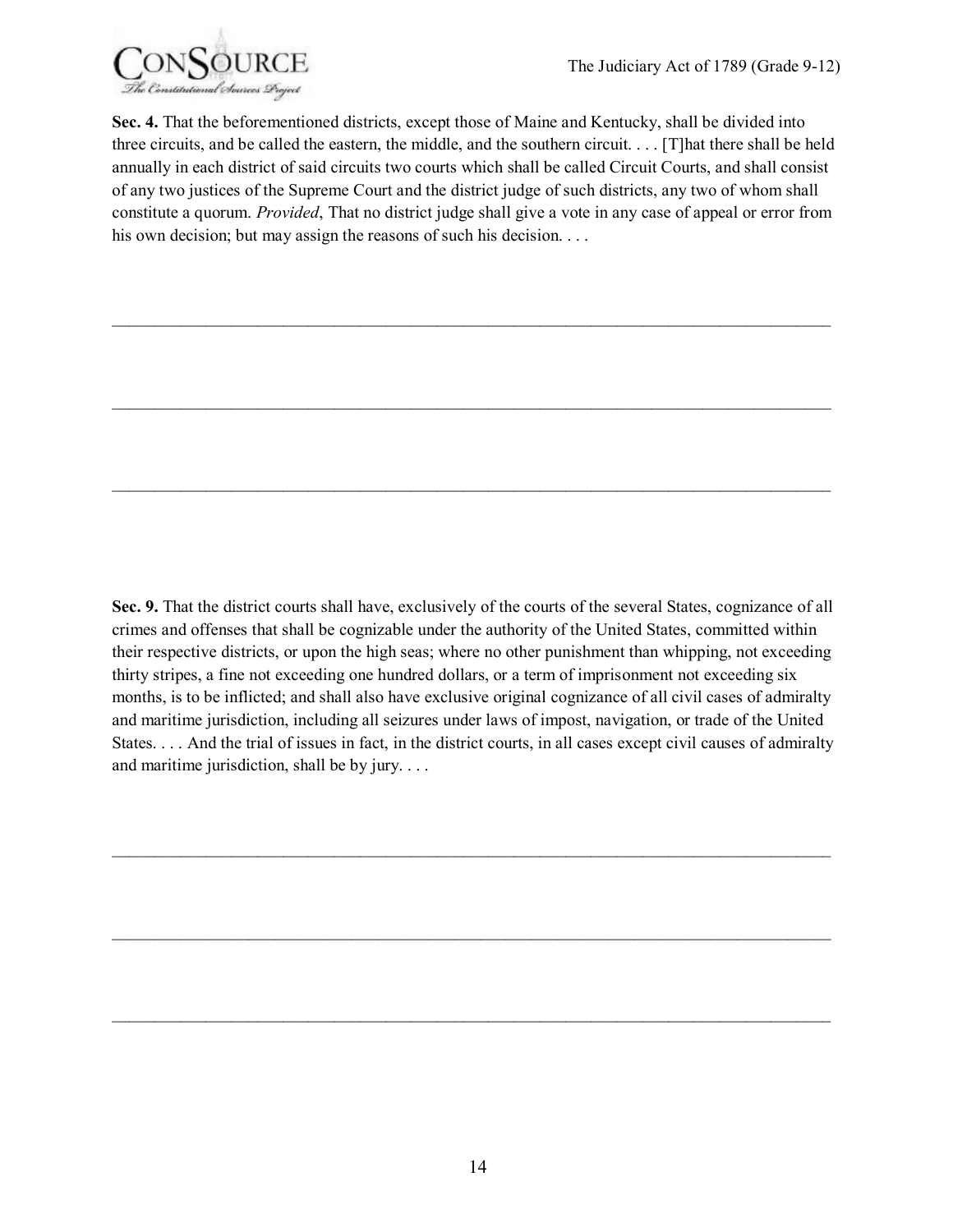

**Sec 11.** That the circuit courts shall have original cognizance, concurrent with the courts of the several States, of all suits of a civil nature at common law or in equity, where the matter in dispute exceeds, exclusive of costs, the sum or value of five hundred dollars, and the United States are plaintiffs or petitioners; or an alien is a party, or the suit is between a citizen of the State where the suit is brought and a citizen of another State. And shall have exclusive cognizance of all crimes and offenses cognizable under the authority of the United States, except where this act otherwise provides, or the laws of the United States shall otherwise direct, and concurrent jurisdiction with the district courts of the crimes and offenses cognizable therein. . . . And the circuit courts shall also have appellate jurisdiction from the district courts under the regulations and restrictions herinafter provided. . . .

 $\mathcal{L}_\mathcal{L} = \mathcal{L}_\mathcal{L} = \mathcal{L}_\mathcal{L} = \mathcal{L}_\mathcal{L} = \mathcal{L}_\mathcal{L} = \mathcal{L}_\mathcal{L} = \mathcal{L}_\mathcal{L} = \mathcal{L}_\mathcal{L} = \mathcal{L}_\mathcal{L} = \mathcal{L}_\mathcal{L} = \mathcal{L}_\mathcal{L} = \mathcal{L}_\mathcal{L} = \mathcal{L}_\mathcal{L} = \mathcal{L}_\mathcal{L} = \mathcal{L}_\mathcal{L} = \mathcal{L}_\mathcal{L} = \mathcal{L}_\mathcal{L}$ 

\_\_\_\_\_\_\_\_\_\_\_\_\_\_\_\_\_\_\_\_\_\_\_\_\_\_\_\_\_\_\_\_\_\_\_\_\_\_\_\_\_\_\_\_\_\_\_\_\_\_\_\_\_\_\_\_\_\_\_\_\_\_\_\_\_\_\_\_\_\_\_\_\_\_\_\_\_\_\_\_\_\_\_\_

\_\_\_\_\_\_\_\_\_\_\_\_\_\_\_\_\_\_\_\_\_\_\_\_\_\_\_\_\_\_\_\_\_\_\_\_\_\_\_\_\_\_\_\_\_\_\_\_\_\_\_\_\_\_\_\_\_\_\_\_\_\_\_\_\_\_\_\_\_\_\_\_\_\_\_\_\_\_\_\_\_\_\_\_

**Sec. 13.** That the Supreme Court shall have exclusive jurisdiction of all controversies of a civil nature, where a state is a party, except between a state and its citizens; and except also between a state and citizens of other states, or aliens, in which latter case it shall have original but not exclusive jurisdiction. And shall have exclusively all such jurisdiction of suits or proceedings against ambassadors or other public ministers, or their domestics, or domestic servants, as a court of law can have or exercise consistently with the law of nations; and original, but not exclusive jurisdiction of all suits brought by ambassadors or other public ministers, or in which a consul or vice-consul shall be a party. And the trial of issues in fact in the Supreme Court in all actions at law against citizens of the United States shall be by jury. The Supreme Court shall also have appellate jurisdiction from the circuit courts and courts of the several states in the cases hereinafter specially provided for and shall have power to issue writs of prohibition to the district courts, when proceeding as courts of admiralty and maritime jurisdiction, and writs of mandamus, in cases warranted by the principle and usages of law, to any courts appointed, or persons holding office under the authority of the United States. . . .

 $\mathcal{L}_\mathcal{L} = \mathcal{L}_\mathcal{L} = \mathcal{L}_\mathcal{L} = \mathcal{L}_\mathcal{L} = \mathcal{L}_\mathcal{L} = \mathcal{L}_\mathcal{L} = \mathcal{L}_\mathcal{L} = \mathcal{L}_\mathcal{L} = \mathcal{L}_\mathcal{L} = \mathcal{L}_\mathcal{L} = \mathcal{L}_\mathcal{L} = \mathcal{L}_\mathcal{L} = \mathcal{L}_\mathcal{L} = \mathcal{L}_\mathcal{L} = \mathcal{L}_\mathcal{L} = \mathcal{L}_\mathcal{L} = \mathcal{L}_\mathcal{L}$ 

 $\mathcal{L}_\mathcal{L} = \mathcal{L}_\mathcal{L} = \mathcal{L}_\mathcal{L} = \mathcal{L}_\mathcal{L} = \mathcal{L}_\mathcal{L} = \mathcal{L}_\mathcal{L} = \mathcal{L}_\mathcal{L} = \mathcal{L}_\mathcal{L} = \mathcal{L}_\mathcal{L} = \mathcal{L}_\mathcal{L} = \mathcal{L}_\mathcal{L} = \mathcal{L}_\mathcal{L} = \mathcal{L}_\mathcal{L} = \mathcal{L}_\mathcal{L} = \mathcal{L}_\mathcal{L} = \mathcal{L}_\mathcal{L} = \mathcal{L}_\mathcal{L}$ 

\_\_\_\_\_\_\_\_\_\_\_\_\_\_\_\_\_\_\_\_\_\_\_\_\_\_\_\_\_\_\_\_\_\_\_\_\_\_\_\_\_\_\_\_\_\_\_\_\_\_\_\_\_\_\_\_\_\_\_\_\_\_\_\_\_\_\_\_\_\_\_\_\_\_\_\_\_\_\_\_\_\_\_\_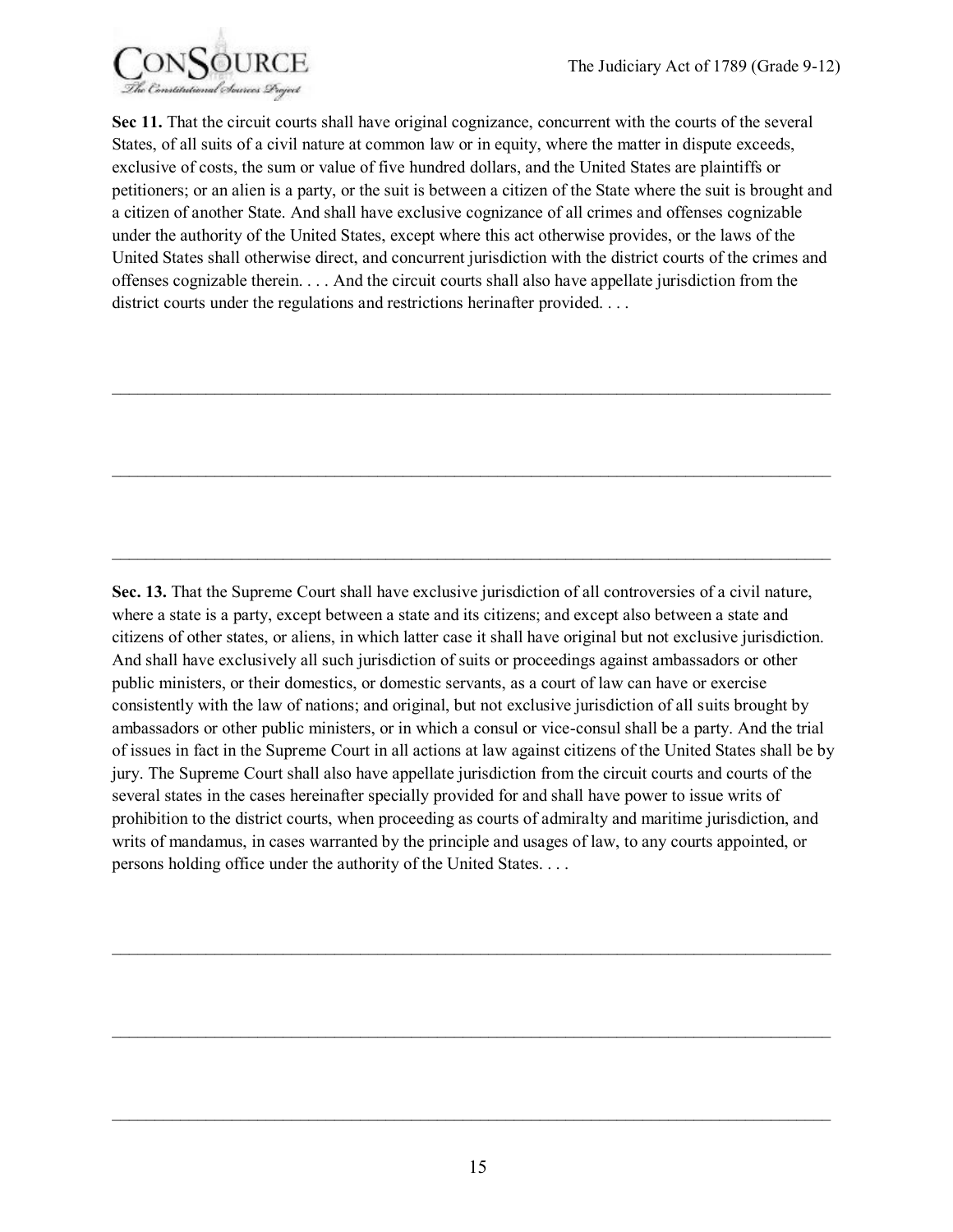

**Sec 14.** That all the before-mentioned courts of the United States, shall have power to issue writs of *scire facias, habeas corpus*, and all other writs not specially provided for by statute, which may be necessary for the exercise of their respective jurisdictions, and agreeable to the principles and usages of law. And that either of the justices of the supreme court, as well as judges of the district courts, shall have power to grant writs of *habeas corpus* for the purpose of an inquiry into the cause of commitment.——*Provided*, That writs of *habeas corpus* shall in no case extend to prisoners in gaol, unless where they are in custody, under or by colour of the authority of the United States, or are committed for trial before some court of the same, or are necessary to be brought into court to testify.

\_\_\_\_\_\_\_\_\_\_\_\_\_\_\_\_\_\_\_\_\_\_\_\_\_\_\_\_\_\_\_\_\_\_\_\_\_\_\_\_\_\_\_\_\_\_\_\_\_\_\_\_\_\_\_\_\_\_\_\_\_\_\_\_\_\_\_\_\_\_\_\_\_\_\_\_\_\_\_\_\_\_\_\_

 $\mathcal{L}_\mathcal{L} = \mathcal{L}_\mathcal{L} = \mathcal{L}_\mathcal{L} = \mathcal{L}_\mathcal{L} = \mathcal{L}_\mathcal{L} = \mathcal{L}_\mathcal{L} = \mathcal{L}_\mathcal{L} = \mathcal{L}_\mathcal{L} = \mathcal{L}_\mathcal{L} = \mathcal{L}_\mathcal{L} = \mathcal{L}_\mathcal{L} = \mathcal{L}_\mathcal{L} = \mathcal{L}_\mathcal{L} = \mathcal{L}_\mathcal{L} = \mathcal{L}_\mathcal{L} = \mathcal{L}_\mathcal{L} = \mathcal{L}_\mathcal{L}$ 

 $\mathcal{L}_\mathcal{L} = \mathcal{L}_\mathcal{L} = \mathcal{L}_\mathcal{L} = \mathcal{L}_\mathcal{L} = \mathcal{L}_\mathcal{L} = \mathcal{L}_\mathcal{L} = \mathcal{L}_\mathcal{L} = \mathcal{L}_\mathcal{L} = \mathcal{L}_\mathcal{L} = \mathcal{L}_\mathcal{L} = \mathcal{L}_\mathcal{L} = \mathcal{L}_\mathcal{L} = \mathcal{L}_\mathcal{L} = \mathcal{L}_\mathcal{L} = \mathcal{L}_\mathcal{L} = \mathcal{L}_\mathcal{L} = \mathcal{L}_\mathcal{L}$ 

**Sec 33.** That for any crime or offence against the United States, the offender may, by any justice or judge of the United States, or by any justice of the peace, or other magistrate of any of the United States where he may be found agreeably to the usual mode of process against offenders in such state, and at the expense of the United States, be arrested, and imprisoned or bailed, as the case may be, for trial before such court of the United States as by this act has cognizance of the offence.

\_\_\_\_\_\_\_\_\_\_\_\_\_\_\_\_\_\_\_\_\_\_\_\_\_\_\_\_\_\_\_\_\_\_\_\_\_\_\_\_\_\_\_\_\_\_\_\_\_\_\_\_\_\_\_\_\_\_\_\_\_\_\_\_\_\_\_\_\_\_\_\_\_\_\_\_\_\_\_\_\_\_\_\_

 $\mathcal{L}_\mathcal{L} = \mathcal{L}_\mathcal{L} = \mathcal{L}_\mathcal{L} = \mathcal{L}_\mathcal{L} = \mathcal{L}_\mathcal{L} = \mathcal{L}_\mathcal{L} = \mathcal{L}_\mathcal{L} = \mathcal{L}_\mathcal{L} = \mathcal{L}_\mathcal{L} = \mathcal{L}_\mathcal{L} = \mathcal{L}_\mathcal{L} = \mathcal{L}_\mathcal{L} = \mathcal{L}_\mathcal{L} = \mathcal{L}_\mathcal{L} = \mathcal{L}_\mathcal{L} = \mathcal{L}_\mathcal{L} = \mathcal{L}_\mathcal{L}$ 

 $\mathcal{L}_\mathcal{L} = \mathcal{L}_\mathcal{L} = \mathcal{L}_\mathcal{L} = \mathcal{L}_\mathcal{L} = \mathcal{L}_\mathcal{L} = \mathcal{L}_\mathcal{L} = \mathcal{L}_\mathcal{L} = \mathcal{L}_\mathcal{L} = \mathcal{L}_\mathcal{L} = \mathcal{L}_\mathcal{L} = \mathcal{L}_\mathcal{L} = \mathcal{L}_\mathcal{L} = \mathcal{L}_\mathcal{L} = \mathcal{L}_\mathcal{L} = \mathcal{L}_\mathcal{L} = \mathcal{L}_\mathcal{L} = \mathcal{L}_\mathcal{L}$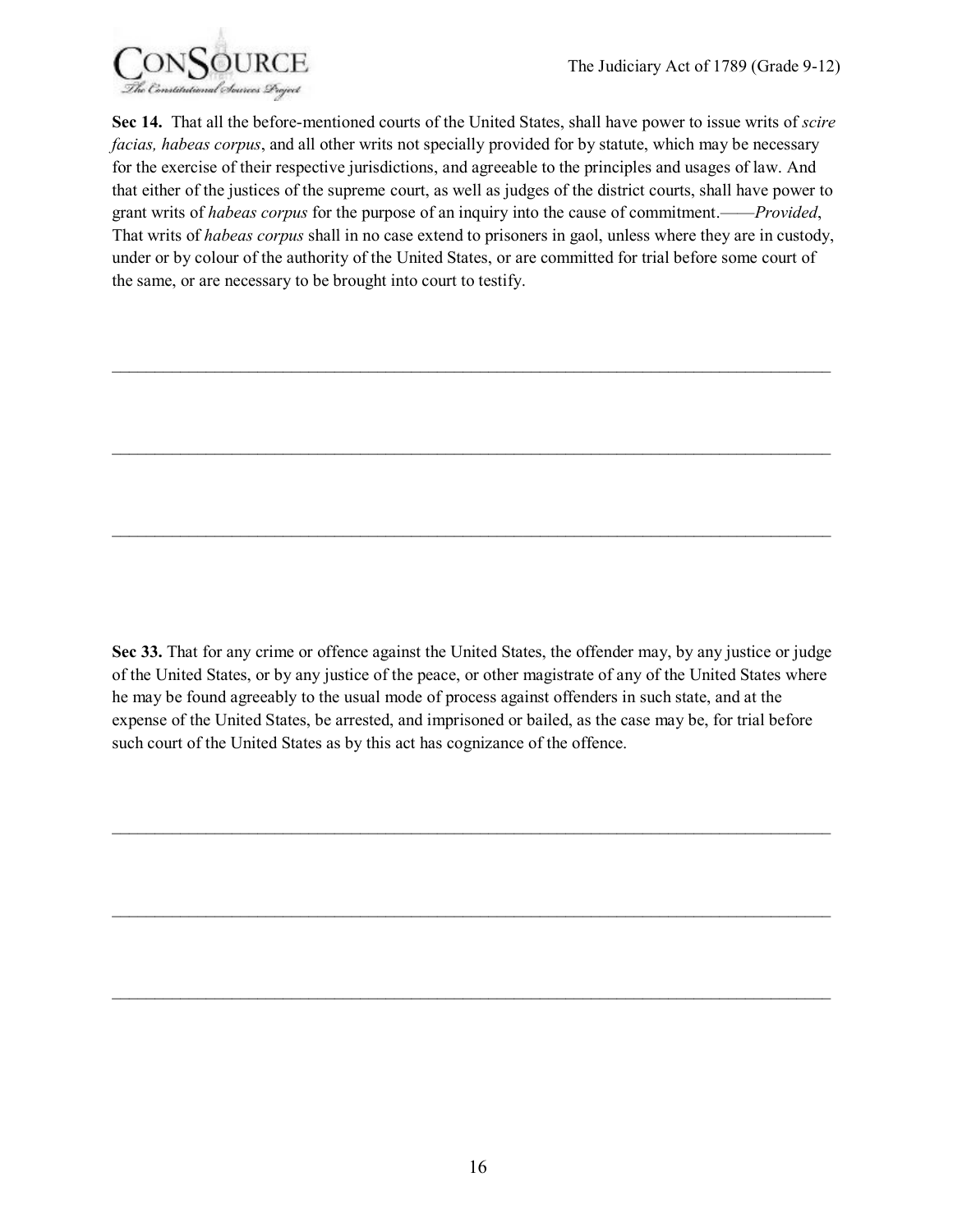

**Sec 34.** And be it further enacted, That the laws of the several states, except where the constitution, treaties or statutes of the United States shall otherwise require or provide, shall be regarded as rules of decision in trials at common law in the courts of the United States in cases where they apply.

 $\mathcal{L}_\mathcal{L} = \mathcal{L}_\mathcal{L} = \mathcal{L}_\mathcal{L} = \mathcal{L}_\mathcal{L} = \mathcal{L}_\mathcal{L} = \mathcal{L}_\mathcal{L} = \mathcal{L}_\mathcal{L} = \mathcal{L}_\mathcal{L} = \mathcal{L}_\mathcal{L} = \mathcal{L}_\mathcal{L} = \mathcal{L}_\mathcal{L} = \mathcal{L}_\mathcal{L} = \mathcal{L}_\mathcal{L} = \mathcal{L}_\mathcal{L} = \mathcal{L}_\mathcal{L} = \mathcal{L}_\mathcal{L} = \mathcal{L}_\mathcal{L}$ 

 $\mathcal{L}_\mathcal{L} = \mathcal{L}_\mathcal{L} = \mathcal{L}_\mathcal{L} = \mathcal{L}_\mathcal{L} = \mathcal{L}_\mathcal{L} = \mathcal{L}_\mathcal{L} = \mathcal{L}_\mathcal{L} = \mathcal{L}_\mathcal{L} = \mathcal{L}_\mathcal{L} = \mathcal{L}_\mathcal{L} = \mathcal{L}_\mathcal{L} = \mathcal{L}_\mathcal{L} = \mathcal{L}_\mathcal{L} = \mathcal{L}_\mathcal{L} = \mathcal{L}_\mathcal{L} = \mathcal{L}_\mathcal{L} = \mathcal{L}_\mathcal{L}$ 

 $\mathcal{L}_\mathcal{L} = \mathcal{L}_\mathcal{L} = \mathcal{L}_\mathcal{L} = \mathcal{L}_\mathcal{L} = \mathcal{L}_\mathcal{L} = \mathcal{L}_\mathcal{L} = \mathcal{L}_\mathcal{L} = \mathcal{L}_\mathcal{L} = \mathcal{L}_\mathcal{L} = \mathcal{L}_\mathcal{L} = \mathcal{L}_\mathcal{L} = \mathcal{L}_\mathcal{L} = \mathcal{L}_\mathcal{L} = \mathcal{L}_\mathcal{L} = \mathcal{L}_\mathcal{L} = \mathcal{L}_\mathcal{L} = \mathcal{L}_\mathcal{L}$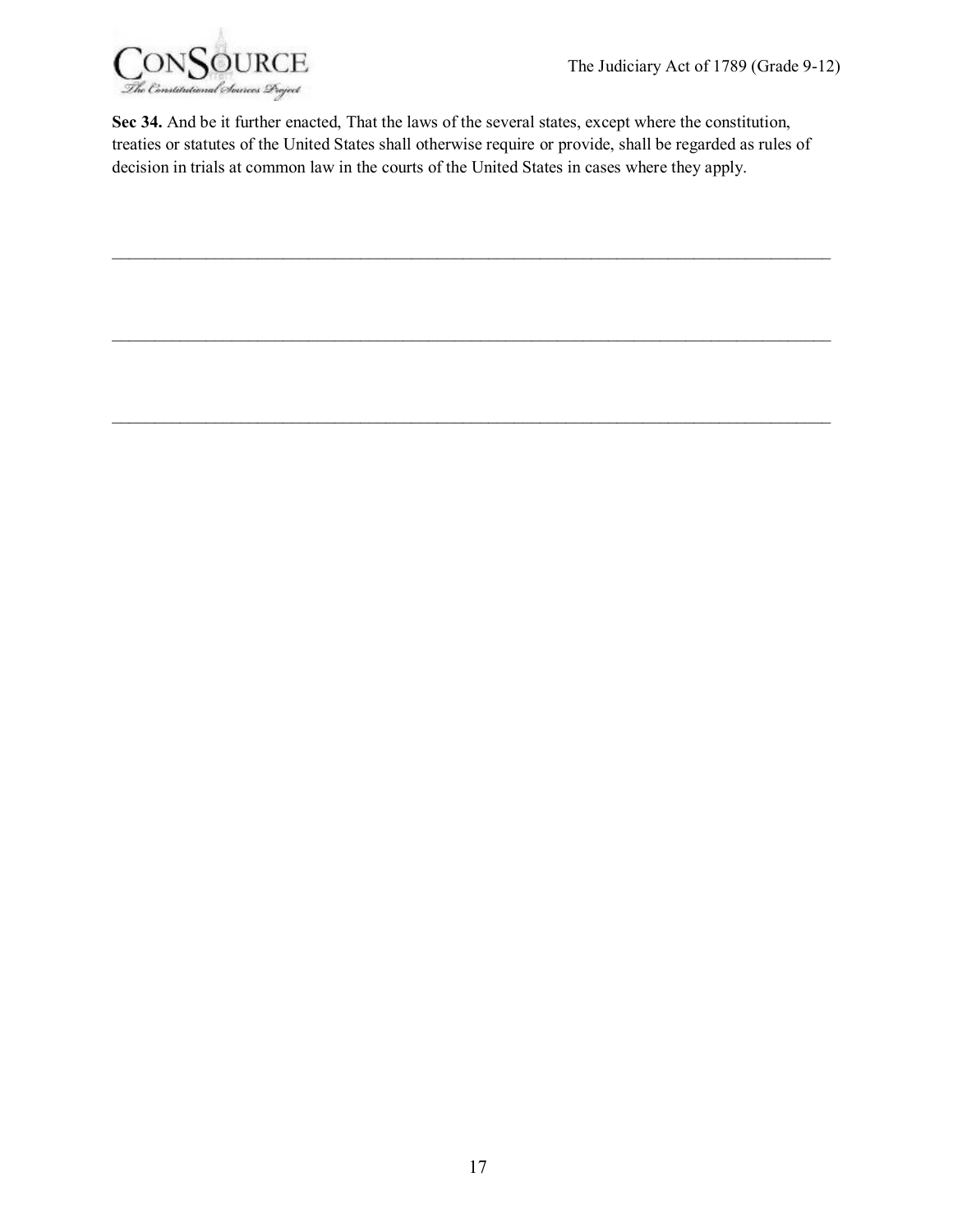

## Appendix C. *Marbury v. Madison* (1803)

**Basic facts:** At the end of his presidency, John Adams made several last minute federal appointments, including the appointment of William Marbury as a Justice of the Peace. These appointments were required to be hand delivered, but because they were last minute, John Adams was not able to deliver them all before he left office. Thomas Jefferson, the incoming President, refused to recognize the remaining appointments that had yet to be delivered (including William Marbury's), so his Secretary of State (James Madison) did not deliver Marbury's commission to him. Marbury then sued Madison for failing to deliver the commission, which Marbury argued he was required to do under the Judiciary Act of 1789.

**Outcome:** Chief Justice John Marshall wrote the opinion on the case, which decided that part of the Judiciary Act of 1789 was unconstitutional because it granted jurisdiction contrary to that which was allowed in Article III of the U.S. Constitution. Because the law was "repugnant" to the Constitution, the court could not uphold it. This concept is known as judicial review, which is not expressly in the Constitution. Thus, the Judiciary Act of 1789 was the first piece of legislation to be partially overturned on the basis of judicial review.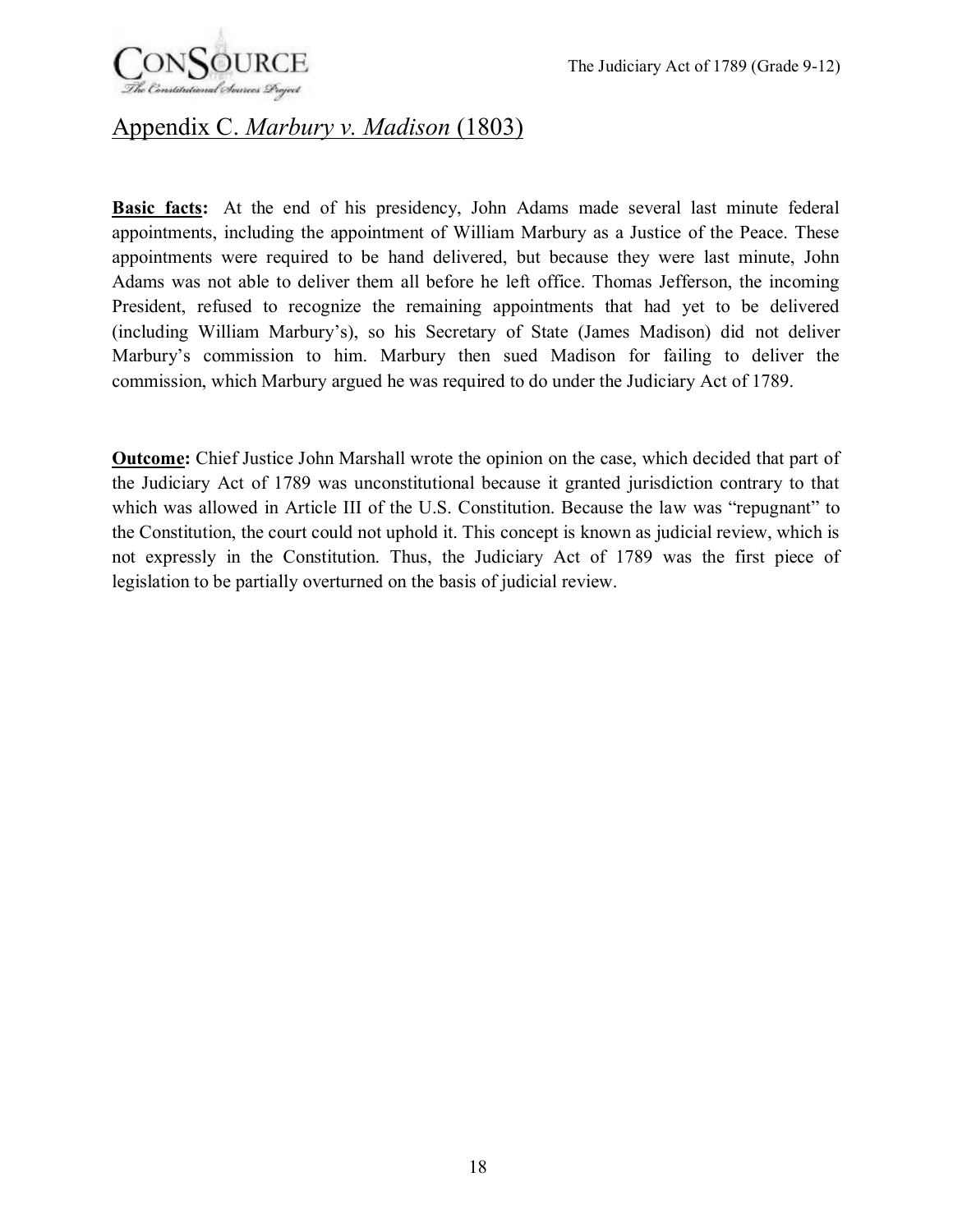

## Appendix D. Judicial Powers

# **[Federalist No. 78](http://consource.org/document/the-federalist-no-78-1788-6-14/)**

*Alexander Hamilton, James Madison, and John Jay wrote several persuasive essays under the pseudonym "Publius" in support of the new Constitution. Those essays have come to be known as "The Federalist Papers." Below are excerpts from Federalist No. 78, which tackled the subject of the federal judiciary.* 

We proceed now to an examination of the judiciary department of the proposed government. In unfolding the defects of the existing confederation, the utility and necessity of a federal judicature have been clearly pointed out. It is the less necessary to recapitulate the considerations there urged; as the propriety of the institution in the abstract is not disputed: The only questions which have been raised being relative to the manner of constituting it, and to its extent. [...]

As to the tenure by which the judges are to hold their places: This chiefly concerns their duration in office; the provisions for their support; and the precautions for their responsibility. According to the plan of the convention, all the judges who may be appointed by the United States are to hold their offices during good behaviour, which is conformable to the most approved of the state constitutions; and among the rest, to that of this state. […]

The standard of good behaviour for the continuance in office of the judicial magistracy is certainly one of the most valuable of the modern improvements in the practice of government. In a monarchy it is an excellent barrier to the despotism of the prince: In a republic it is a no less excellent barrier to the encroachments and oppressions of the representative body. And it is the best expedient which can be devised in any government, to secure a steady, upright and impartial administration of the laws. Whoever attentively considers the different departments of power must perceive, that in a government in which they are separated from each other, the judiciary, from the nature of its functions, will always be the least dangerous to the political rights of the constitution; because it will be least in a capacity to annoy or injure them. The executive not only dispenses the honors, but holds the sword of the community. The legislative not only commands the purse, but prescribes the rules by which the duties and rights of every citizen are to be regulated. The judiciary on the contrary has no influence over either the sword or the purse, no direction either of the strength or of the wealth of the society, and can take no active resolution whatever. […]

It may truly be said to have neither FORCE nor WILL, but merely judgment; and must ultimately depend upon the aid of the executive arm even for the efficacy of its judgments. This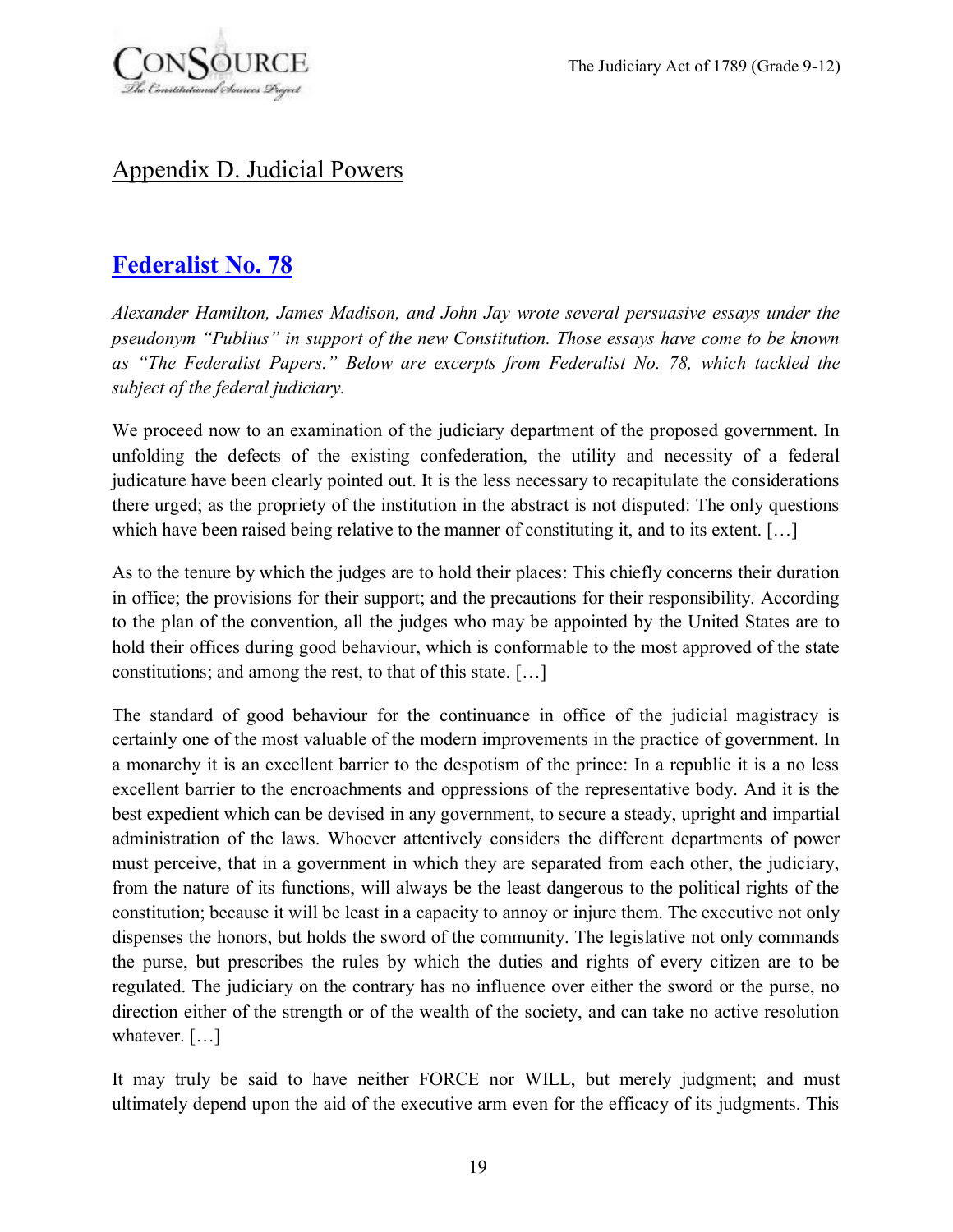

simple view of the matter suggests several important consequences. It proves incontestibly that the judiciary is beyond comparison the weakest of the three departments of power; that it can never attack with success either of the other two; and that all possible care is requisite to enable it to defend itself against their attacks. […]

The complete independence of the courts of justice is peculiarly essential in a limited constitution. By a limited constitution I understand one which contains certain specified exceptions to the legislative authority; such for instance as that it shall pass no bills of attainder, no ex post facto laws, and the like. Limitations of this kind can be preserved in practice no other way than through the medium of the courts of justice; whose duty it must be to declare all acts contrary to the manifest tenor of the constitution void. Without this, all the reservations of particular rights or privileges would amount to nothing. Some perplexity respecting the right of the courts to pronounce legislative acts void, because contrary to the constitution, has arisen from an imagination that the doctrine would imply a superiority of the judiciary to the legislative power. It is urged that the authority which can declare the acts of another void, must necessarily be superior to the one whose acts may be declared void. As this doctrine is of great importance in all the American constitutions, a brief discussion of the grounds on which it rests cannot be unacceptable. There is no position which depends on clearer principles, than that every act of a delegated authority, contrary to the tenor of the commission under which it is exercised, is void. No legislative act therefore contrary to the constitution can be valid. […]

The interpretation of the laws is the proper and peculiar province of the courts. A constitution is in fact, and must be, regarded by the judges as a fundamental law. It therefore belongs to them to ascertain its meaning as well as the meaning of any particular act proceeding from the legislative body. If there should happen to be an irreconcileable variance between the two, that which has the superior obligation and validity ought of course to be prefered; or in other words, the constitution ought to be prefered to the statute, the intention of the people to the intention of their agents. Nor does this conclusion by any means suppose a superiority of the judicial to the legislative power. It only supposes that the power of the people is superior to both; and that where the will of the legislature declared in its statutes, stands in opposition to that of the people declared in the constitution, the judges ought to be governed by the latter, rather than the former. They ought to regulate their decisions by the fundamental laws, rather than by those which are not fundamental. […]

Upon the whole there can be no room to doubt that the convention acted wisely in copying from the models of those constitutions which have established good behaviour as the tenure of their judicial offices in point of duration; and that so far from being blameable on this account, their plan would have been inexcuseably defective if it had wanted this important feature of good government. The experience of Great Britain affords an illustrious comment on the excellence of the institution.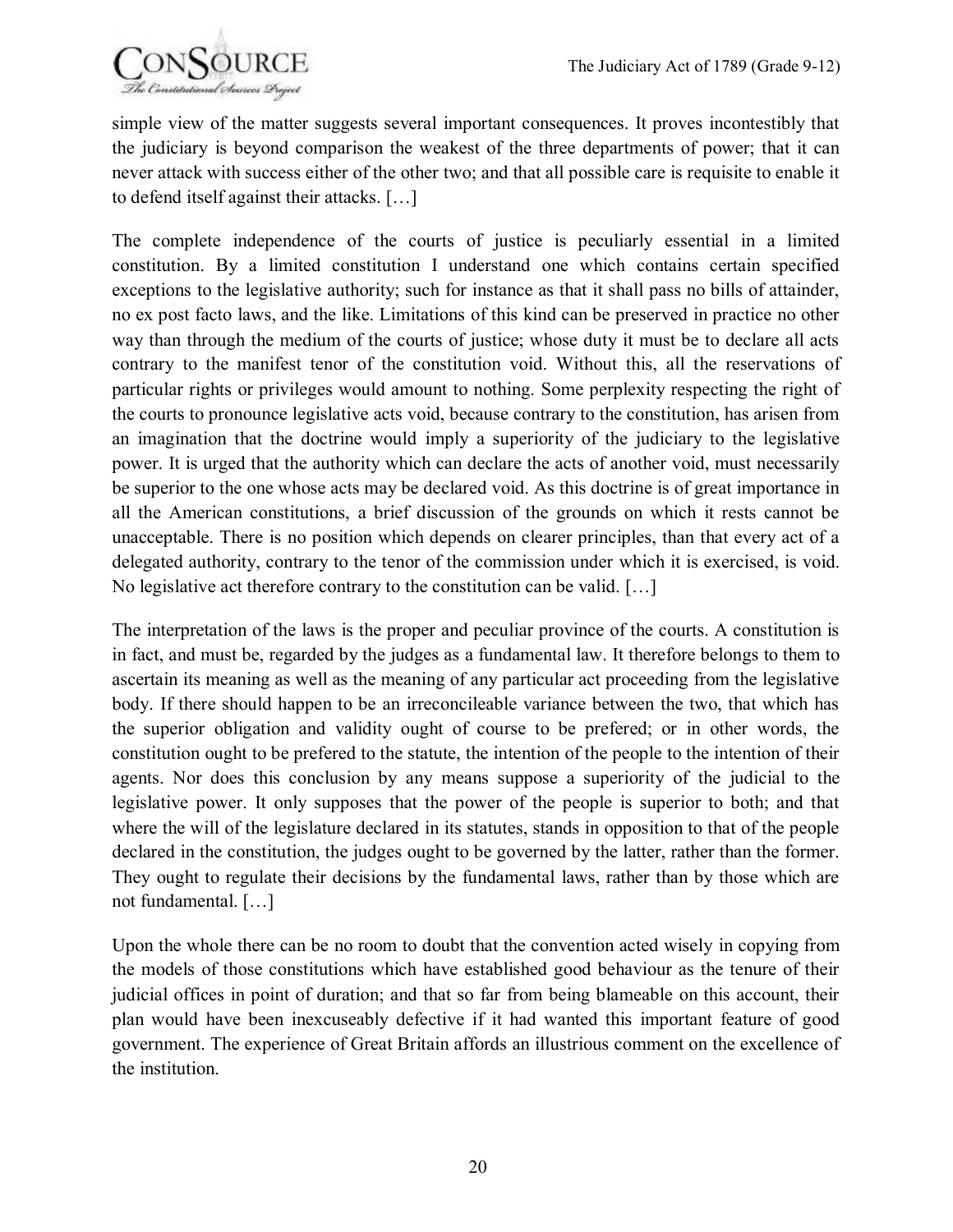

# **[Brutus XV](http://consource.org/document/brutus-xv-1788-3-20/)**

*A number of articles were also written and published in opposition to the new constitution. Several such articles were written under the pseudonym "Brutus." The excerpts below consider the role of a federal judiciary.* 

I said in my last number, that the supreme court under this constitution would be exalted above all other power in the government, and subject to no controul. The business of this paper will be to illustrate this, and to shew the danger that will result from it. […]

The judges in England, it is true, hold their offices during their good behaviour, but then their determinations are subject to correction by the house of lords; and their power is by no means so extensive as that of the proposed supreme court of the union.-I believe they in no instance assume the authority to set aside an act of parliament under the idea that it is inconsistent with their constitution. They consider themselves bound to decide according to the existing laws of the land, and never undertake to controul them by adjudging that they are inconsistent with the constitution- much less are they vested with the power of giving an equitable construction to the constitution. […]

The framers of this constitution appear to have followed that of the British, in rendering the judges independent, by granting them their offices during good behaviour, without following the constitution of England, in instituting a tribunal in which their errors may be corrected; and without adverting to this, that the judicial under this system have a power which is above the legislative, and which indeed transcends any power before given to a judicial by any free government under heaven. […]

There is no power above them, to controul any of their decisions. There is no authority that can remove them, and they cannot be controuled by the laws of the legislature. In short, they are independent of the people, of the legislature, and of every power under heaven. Men placed in this situation will generally soon feel themselves independent of heaven itself. […]

I have said that the judges under this system will be independent in the strict sense of the word: To prove this I will shew-That there is no power above them that can controul their decisions, or correct their errors. There is no authority that can remove them from office for any errors or want of capacity, or lower their salaries, and in many cases their power is superior to that of the legislature.

1st. There is no power above them that can correct their errors or controul their decisions- The adjudications of this court are final and irreversible, for there is no court above them to which appeals can lie, either in error or on the merits.-In this respect it differs from the courts in England, for there the house of lords is the highest court, to whom appeals, in error, are carried from the highest of the courts of law.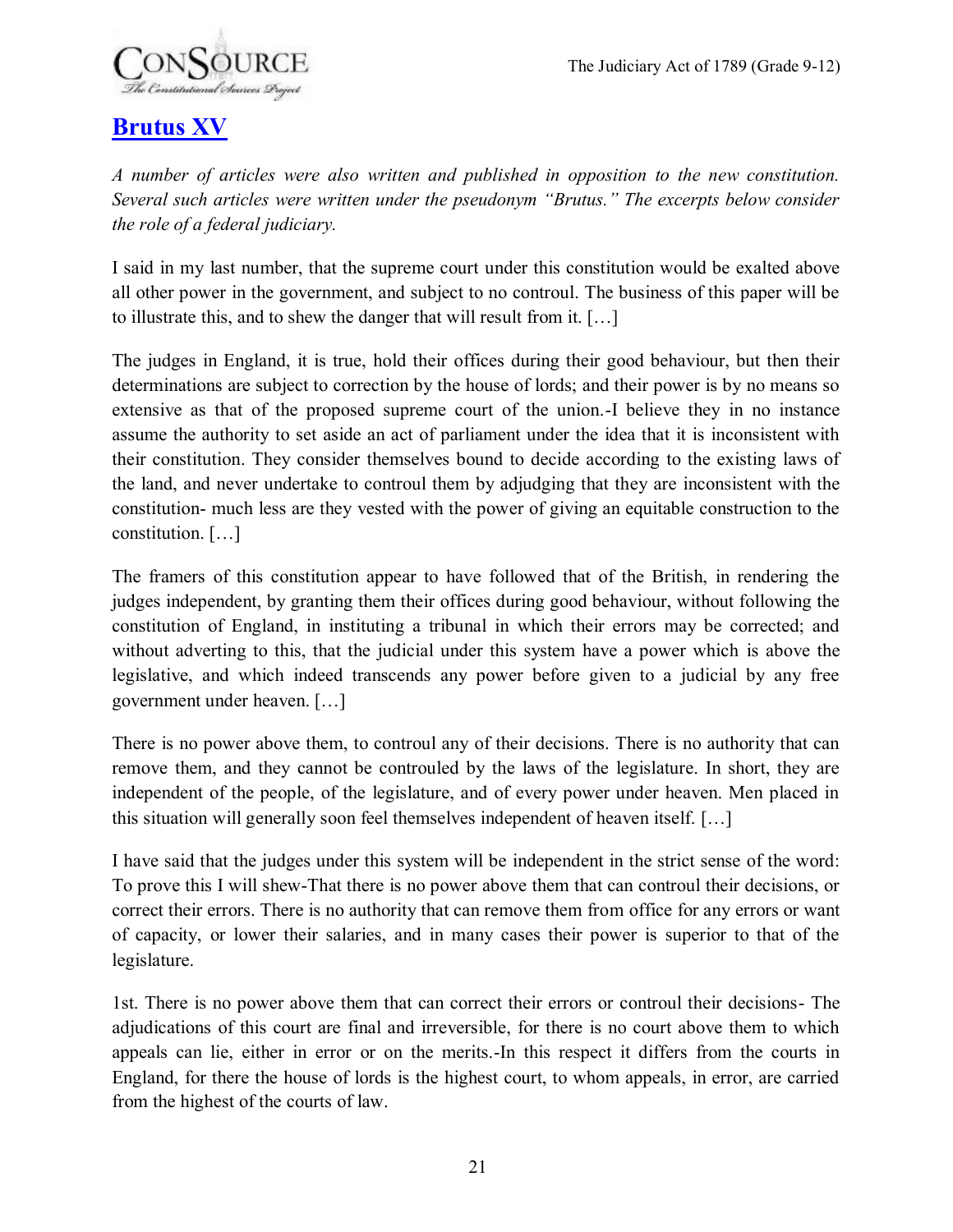

2d. They cannot be removed from office or suffer a dimunition of their salaries, for any error in judgement or want of capacity. […]

3d. The power of this court is in many cases superior to that of the legislature. I have shewed, in a former paper, that this court will be authorised to decide upon the meaning of the constitution, and that, not only according to the natural and obvious meaning of the words, but also according to the spirit and intention of it. In the exercise of this power they will not be subordinate to, but above the legislature. […]

I have, in the course of my observation on this constitution, affirmed and endeavored to shew, that it was calculated to abolish entirely the state governments, and to melt down the states into one entire government, for every purpose as well internal and local, as external and national. […]

Perhaps nothing could have been better conceived to facilitate the abolition of the state governments than the constitution of the judicial. They will be able to extend the limits of the general government gradually, and by insensible degrees, and to accomodate themselves to the temper of the people. Their decisions on the meaning of the constitution will commonly take place in cases which arise between individuals, with which the public will not be generally acquainted; one adjudication will form a precedent to the next, and this to a following one. These cases will immediately affect individuals only; so that a series of determinations will probably take place before even the people will be informed of them. […]

Had the construction of the constitution been left with the legislature, they would have explained it at their peril; if they exceed their powers, or sought to find, in the spirit of the constitution, more than was expressed in the letter, the people from whom they derived their power could remove them, and do themselves right; and indeed I can see no other remedy that the people can have against their rulers for encroachments of this nature. A constitution is a compact of a people with their rulers; if the rulers break the compact, the people have a right and ought to remove them and do themselves justice; but in order to enable them to do this with the greater facility, those whom the people chuse at stated periods, should have the power in the last resort to determine the sense of the compact; if they determine contrary to the understanding of the people, an appeal will lie to the people at the period when the rulers are to be elected, and they will have it in their power to remedy the evil; but when this power is lodged in the hands of men independent of the people, and of their representatives, and who are not, constitutionally, accountable for their opinions, no way is left to controul them but with a high hand and an outstretched arm.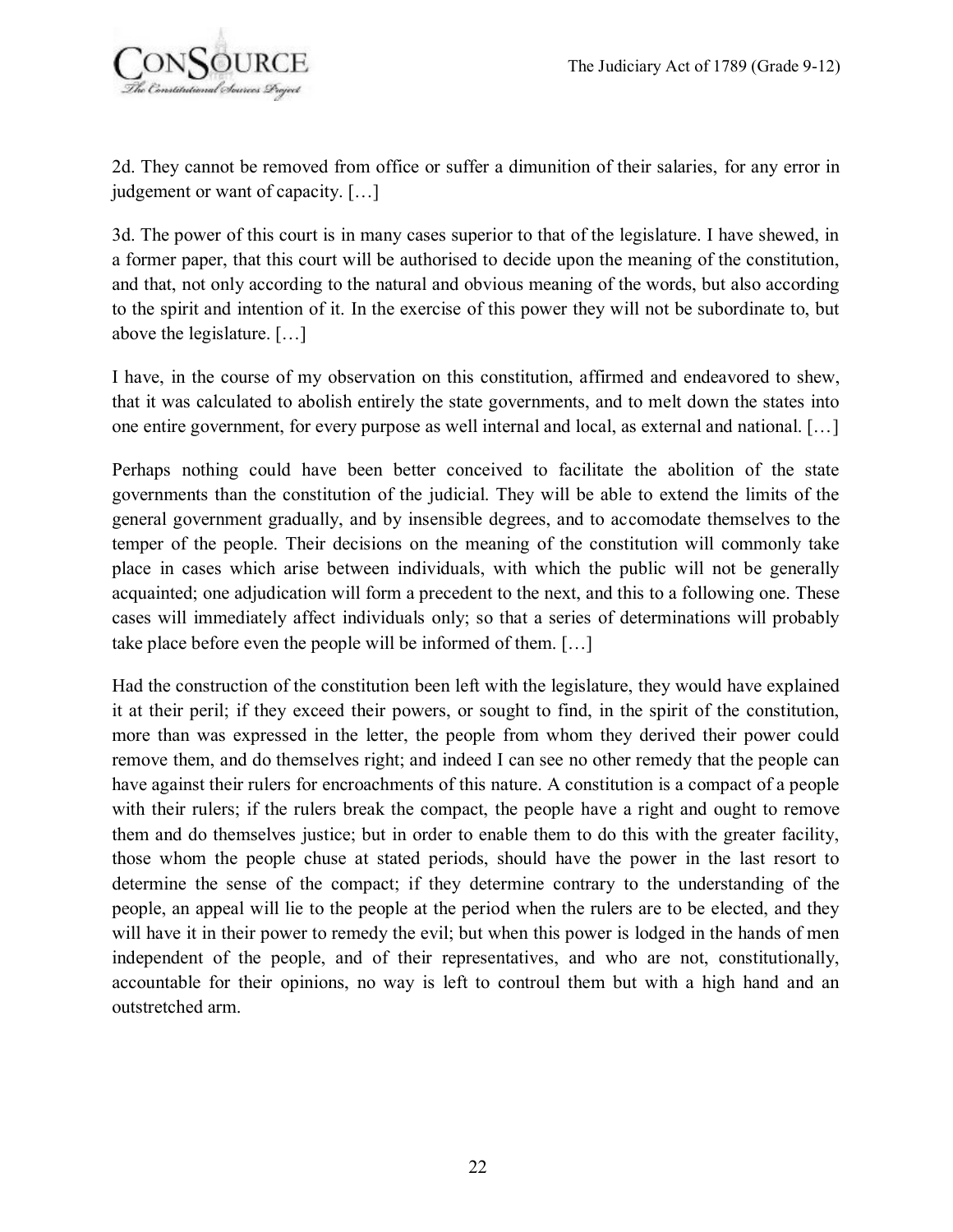

# Appendix E. Judicial Powers Activity

### **Considering the Powers of the Judiciary**

- 1. *Federalist No. 78* states, "the judiciary, from the nature of its functions, will always be the least dangerous to the political rights of the constitution." Do you agree? Why or why not?
- 2. *Federalist No. 78* assumes that the federal judiciary should have the power of judicial review because of the Supremacy Clause of the Constitution (which states that the Constitution "shall be the supreme law of the land"). Are you persuaded? What about the concern raised in *Brutus XV* that "this power is lodged in the hands of men independent of the people, and of their representatives, and who are not, constitutionally, accountable for their opinions"? Why do you think the framers failed to explicitly mention judicial review in the Constitution?
- 3. Should judges hold tenure during good behavior? Are you more persuaded by *Federalist No. 78* or *Brutus XV*? Should the legislature be able to review the court's decisions, like Brutus wants? Why or why not? How can the legislature effectively overrule or undo a Supreme Court decision?
- 4. Consider *Marbury v. Madison*. Did the court act independently? Did it exert power over the legislature? Should Congress have been able to overturn the decision?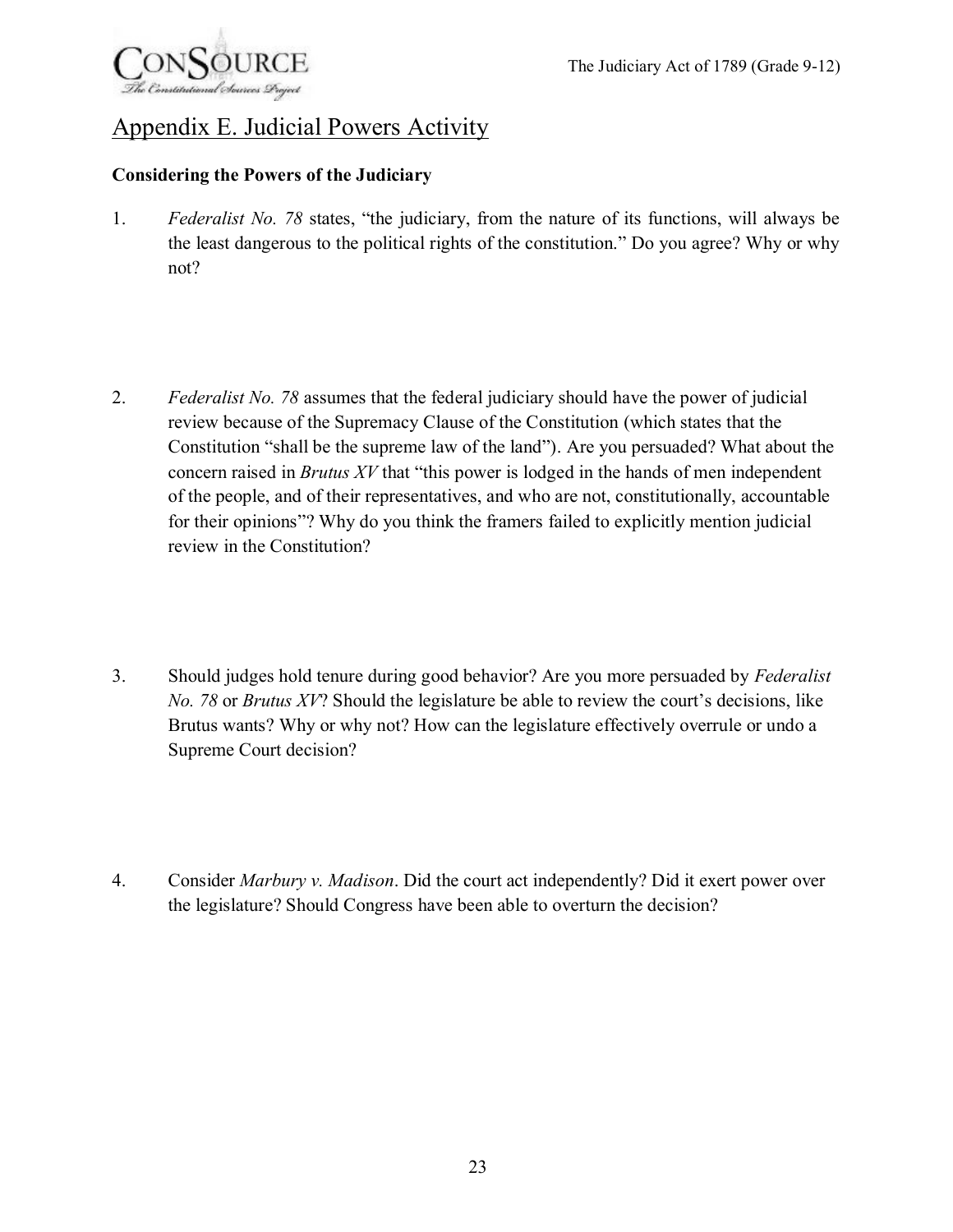

# Appendix E (cont'd). Answer Guide

### **Below are some examples of possible answers.**

### **Considering the Powers of the Judiciary**

1. *Federalist No. 78* states, "the judiciary, from the nature of its functions, will always be the least dangerous to the political rights of the constitution." Do you agree? Why or why not?

**Yes. As Publius points out in** *Federalist No. 78***, the decisions of the judiciary are only as good as the enforcement of the executive branch.** *Federalist No. 78* **points out that the executive has the power of the sword and the legislative branch has the power of the purse, both of which are superior powers to the judicial review that the judicial branch exercises.** 

**OR**

**No. As Brutus XV warns, there is no check on the judicial branch's ability to exercise judicial review. These are men and women who are appointed during good behavior, which usually equates to lifetime tenure. There is nothing holding these judges accountable, and therefore it is most dangerous to the political rights of the constitution.** 

2. *Federalist No. 78* assumes that the federal judiciary should have the power of judicial review, as a logical outgrowth of the supremacy of the Constitution over congressional legislation. Are you persuaded? What about the concern raised in *Brutus XV* that "this power is lodged in the hands of men independent of the people, and of their representatives, and who are not, constitutionally, accountable for their opinions"? Why do you think the framers failed to explicitly mention judicial review in the Constitution?

**Yes. The Constitution is the supreme law of the land, and therefore must take precedence over congressional acts of legislation. Someone has to interpret the constitution, and it makes more sense to have the judicial branch make that interpretation because it is separate and independent; allowing the legislative branch to determine the constitutionality of its own acts is problematic because members of Congress are elected to two- and six-year terms, and thus are under political pressure to legislate with the whim of the majority rather than to uphold the Constitution.** 

**OR**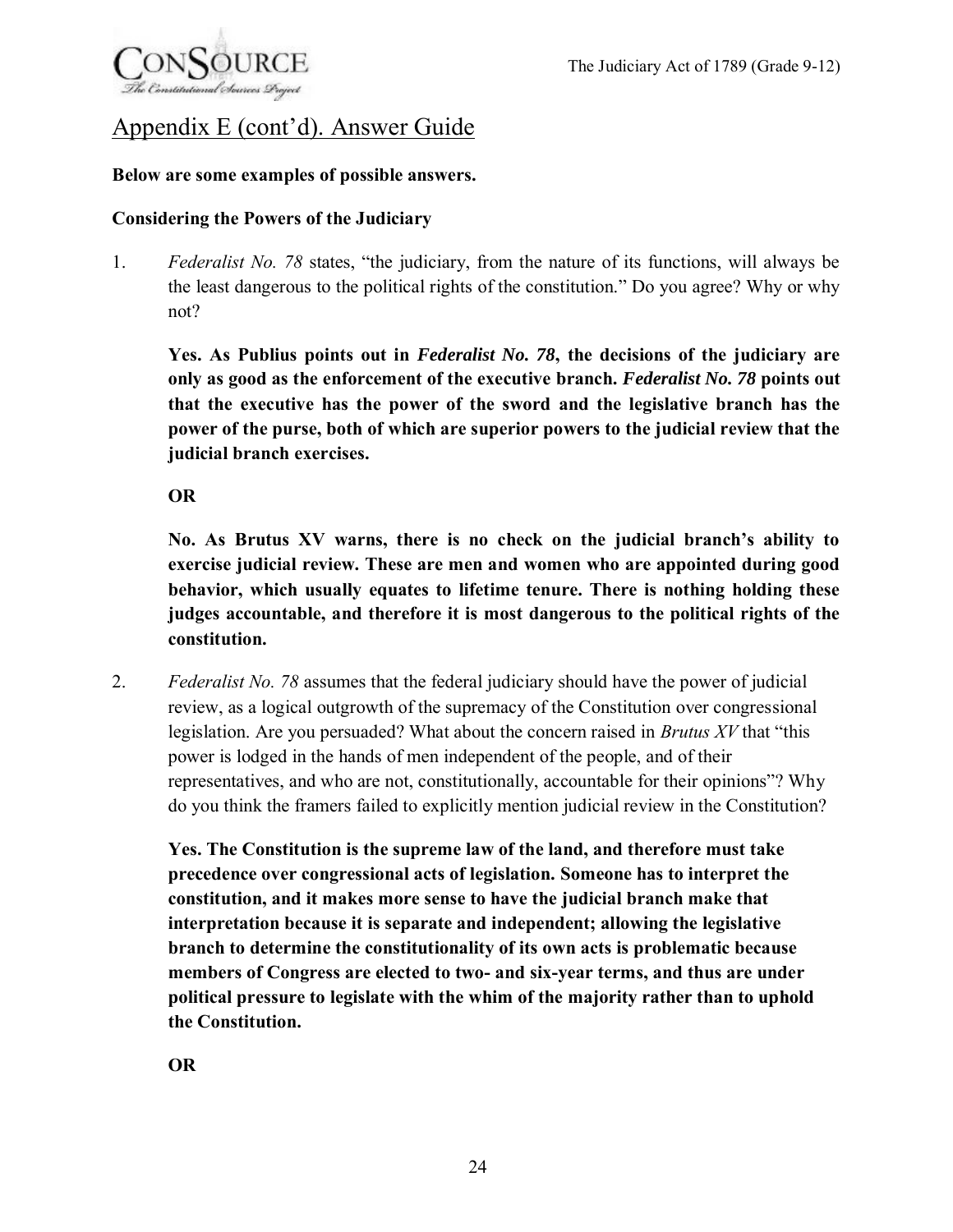

**No. The legislative branch is better suited to determine the constitutionality of its own acts of legislation. As Brutus XV points out, the judiciary is not accountable to the people, and therefore is not trustworthy to uphold the Constitution. The people are the very source of sovereignty under the Constitution, and thus the branch closest to the people should have the responsibility of upholding that document.** 

3. Should judges hold tenure during good behavior? Are you more persuaded by *Federalist No. 78* or *Brutus XV*? Should the legislature be able to review the court's decisions, like Brutus wants? Why or why not? How can the legislature effectively overrule or undo a Supreme Court decision?

**Yes, judges should hold tenure during good behavior. This is the only way to keep judges truly independent from the sway of politics. The concept of the rule of law requires an independent judiciary, who can interpret the law without fear of political retribution. For this same reason, the legislature should not be able to review the court's decisions. If Congress could overturn a judicial decision, the Court would hesitate to interpret the law in any way that Congress might not like, for fear that it would undermine their authority. Politics should not influence the court of law.** 

### **OR**

**No, judges should not hold tenure during good behavior. The idea of judges as neutral arbiters above the sway of politics is impossible. Judges are human, and often have political careers before entering the judiciary. They do not simply shed their biases at the bench. They should be held accountable for their decisions, like Brutus insists. The legislative branch should be able to review their decisions.** 

4. Consider *Marbury v. Madison*. Did the court act independently? Did it exert power over the legislature? Should Congress have been able to overturn the decision?

**Yes, the court acted independently in** *Marbury v. Madison* **by determining that Congress acted outside its constitutional scope of authority in Section 13 of the Judiciary Act of 1789. The Court only exerted power over the legislature insofar as it did not allow the unconstitutional legislation to stand. However, it did not impede any rightful power of Congress, so arguably the Court did not exert power over the legislature. Similarly, Congress should not have been able to overturn the decision because the Court acted within its scope of authority in determining the unconstitutionality of the legislation.**